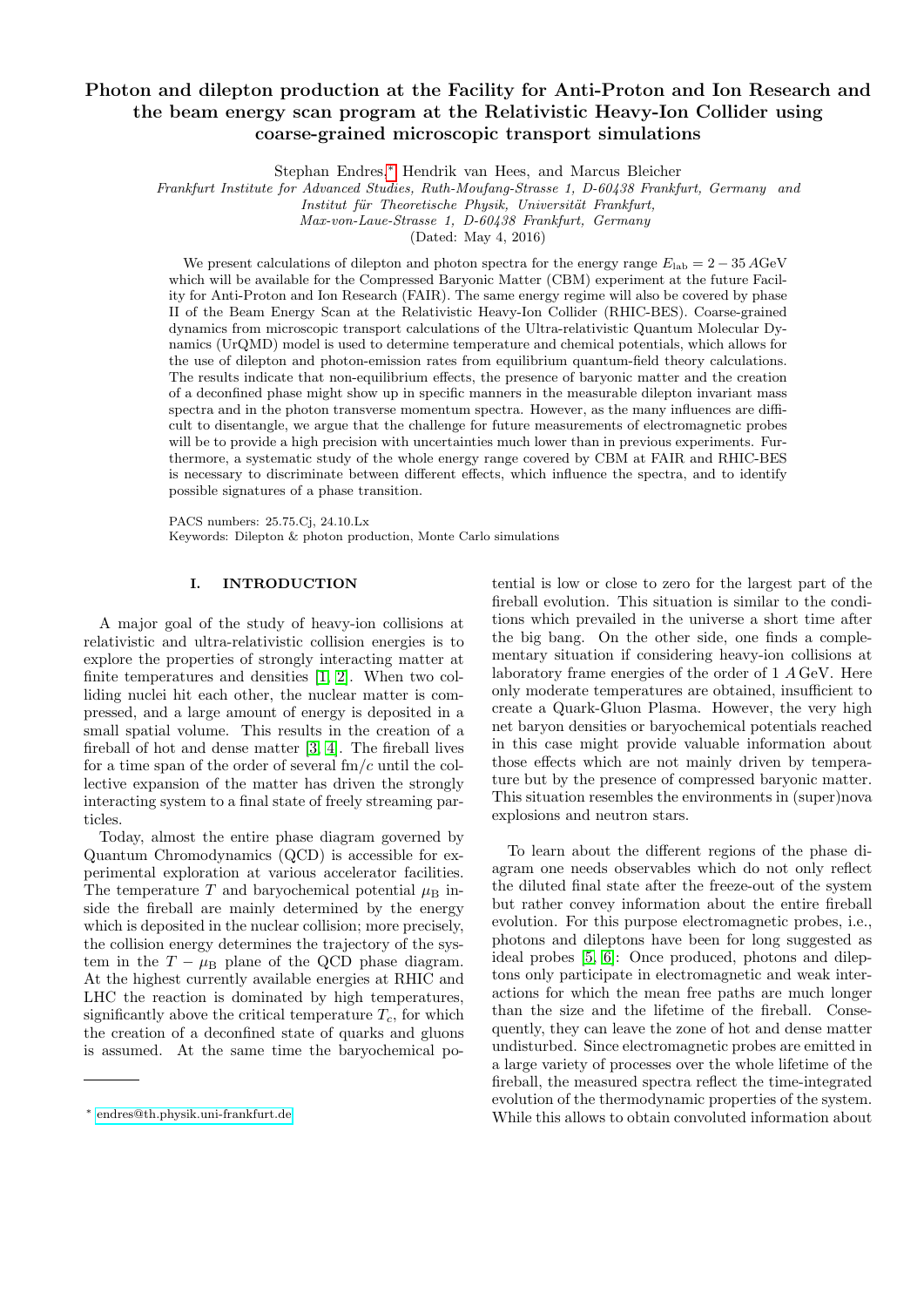the properties of matter it also poses a serious challenge for the theoretical description. On the one hand, one needs to identify the relevant microscopic processes that contribute to dilepton and photon emission and to determine the corresponding production rates. On the other hand it is important to give a realistic description of the complete reaction dynamics.

The intense experimental study of photon and dilepton production in the high-energy regime (at SPS [\[7–](#page-20-6) [9\]](#page-20-7), RHIC [\[10–](#page-20-8)[13\]](#page-20-9), and LHC [\[14\]](#page-20-10) energies), but also for very low collision energies as measured at SIS 18 and BEVALAC [\[15–](#page-20-11)[18\]](#page-20-12) in comparison to theoretical model calculations has significantly enhanced our knowledge of the reaction dynamics and the properties of matter in the hot and dense medium created in a heavy-ion reaction. The importance of partonic emission for the correct theoretical description of the high-mass region of dilepton invariant mass spectra and the high- $p_t$  photon spectra has been pointed out [\[19–](#page-21-0)[21\]](#page-21-1) and the various different hadronic contributions (especially for the photon production channels) could be identified [\[22](#page-21-2)[–24\]](#page-21-3). Nevertheless, the most important finding was the large influence of the baryonic matter on the vector mesons' spectral shape. Especially in the case of the  $\rho$  meson this causes a strong broadening of the spectral function with small mass shifts [\[25–](#page-21-4)[28\]](#page-21-5). This effect has been observed as an enhancement in the low-mass region of the dilepton invariant mass spectra and also shows up as a stronger low-momentum thermal photon yield. Note that the  $\rho$ broadening is most dominant at low collision energies, where one obtains the largest baryochemical potentials, but even at RHIC energies baryonic effects are by far not negligible.

However, there still remains an up to now unexplored energy window between the  $E_{\text{lab}} = 1 - 2 A \text{GeV}$  dilepton measurements by the DLS and HADES Collaborations and the CERES results for  $E_{\rm lab} = 40A \,\text{GeV}$ . The future Compressed Baryonic Matter (CBM) experiment at the Facility for Anti-Proton and Ion Research (FAIR) with the SIS 100/300 accelerator provides the unique possibility to study heavy-ion collisions with beam energies from 2 up to 35A GeV and will therefore enable us to get an insight into exactly that regime of the phase diagram of highest baryon densities where no dilepton or photon measurements have been performed till now [\[29,](#page-21-6) [30\]](#page-21-7). In addition, also phase II of the Beam Energy Scan (BES) program at RHIC will allow to perform measurements in fixed-target mode at lab-frame energies of 7.7, 9.1, 11.5, 14.5 and 19.6A GeV, i.e., in the same collision energy range as FAIR [\[31\]](#page-21-8). Further complementary investigations are also planned for the NICA in Dubna [\[32\]](#page-21-9).

From a theoretical point of view, the handling of this energy range is quite challenging, as the transition from a purely hadronic fireball at low collision energies to the creation of a partonic phase is expected here. Furthermore, at the high baryochemical potentials which still dominate the fireball at these energies, a first order phase transition from a hadron gas to the QGP is assumed, in

contrast to the situation at RHIC or the LHC where a cross-over is predicted by Lattice QCD calculations [\[33\]](#page-21-10).

Although transport models were applied successfully to describe electromagnetic observables in heavy-ion collisions [\[34](#page-21-11)[–36\]](#page-21-12), they generally have some shortcomings when describing very hot and dense systems. In detail, problems include the following aspects: Firstly, while the Boltzmann approach works quite well for quasi-particles of infinite lifetime, for broad resonances as the  $\rho$  meson a correct description is challenging. Furthermore, in dense matter the intervals between scatterings become extremely short and will consequently modify the spectral characteristics of the single particles (collisional broadening). To describe the off-shell dynamics correctly a transport description with dynamical spectral functions following the description of Kadanoff and Baym [\[37\]](#page-21-13) is required. However, a practical implementation of this is currently not possible. Secondly, in a dense medium not only binary scatterings will occur but also multi-particle interactions play a role, which is beyond the capabilities of the common transport models. And finally, the microscopic models usually concentrate on either the transport of hadrons or partons. However, modelling a transition from an initially up-heating hadron gas to a deconfined phase and the later particlization when the system cools down is extremely difficult to realize within a transport approach.

There have been several investigations over the last years on these aspects (see, e.g., Refs. [\[38–](#page-21-14)[44\]](#page-21-15)), but a full treatment of all these issues is still beyond the scope of present investigations.

On the other side, the short mean free paths of particles in a medium might suggest to treat the reactions from a macroscopic point-of-view. However, approaches as simple fireball expansion models [\[45\]](#page-21-16) or hydrodynamics [\[46\]](#page-21-17), which have been successfully applied for SPS, RHIC and LHC energies, also have their shortcomings in the FAIR energy regime for three main reasons: Firstly, the separation of the fireball expansion from dynamics of the initial projectile-target dynamics is not applicable; secondly, the often applied simplification to assume a 2+1-dimensional boost invariant geometry is not possible; and finally, the time scale necessary for an approximate thermal equilibration of the fireball will be longer due to the slower overall evolution of the reaction and the lower temperatures reached.

To avoid the disadvantages of both pictures the coarsegraining method has been developed, based on previous studies [\[47\]](#page-21-18), and was successfully applied to describe dilepton production at SPS and SIS 18 energies [\[27,](#page-21-19) [28,](#page-21-5) [48\]](#page-21-20). The approach represents a combination of the microscopic picture from the underlying transport simulations with the resulting description of the dynamics in terms of the macroscopic quantities temperature and chemical potential. By averaging over many events one can extract the local energy and baryon densities at each space-time point from the transport simulations and use an equation of state to determine the corresponding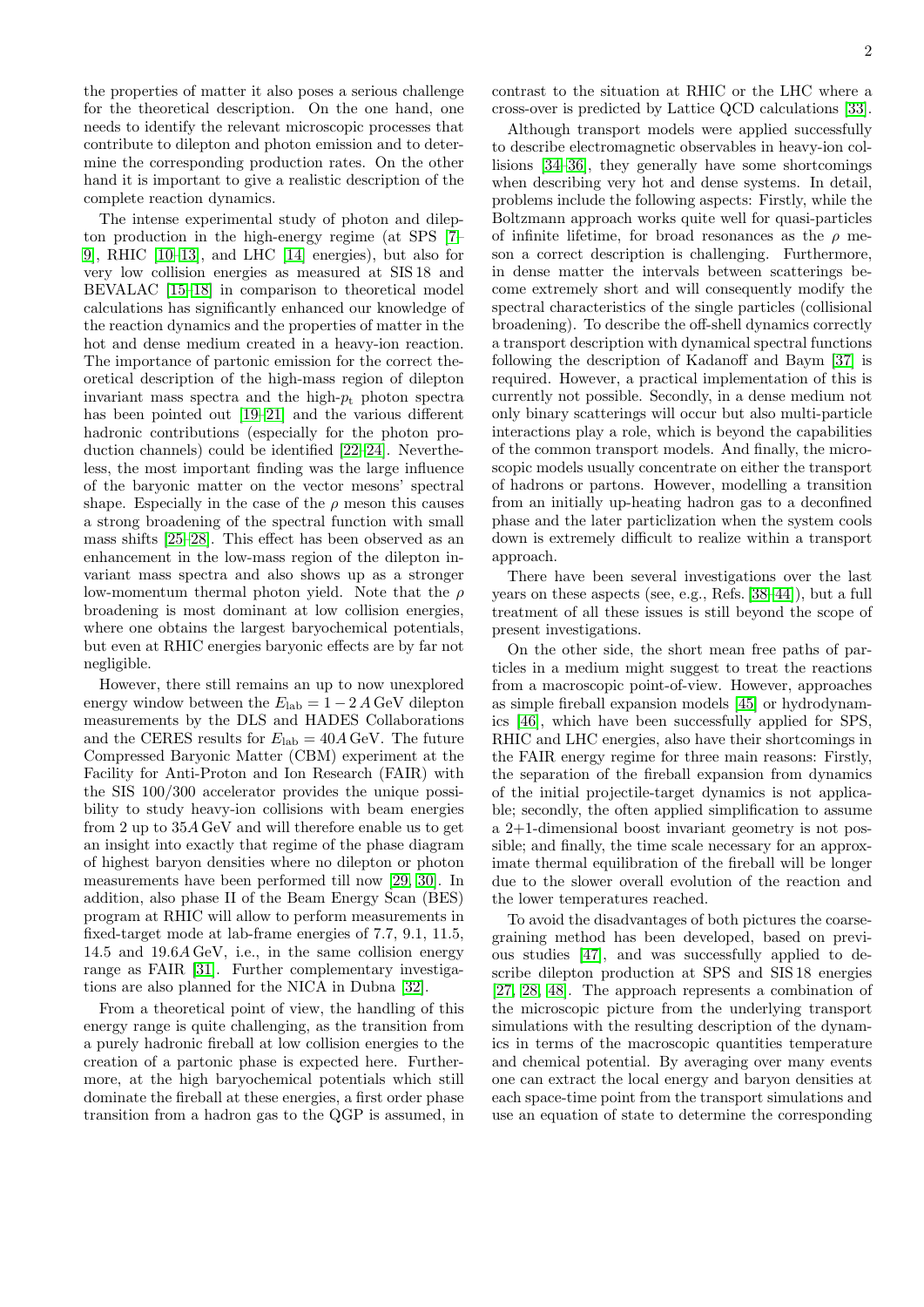temperature and baryochemical potential. With this the calculation method of thermal dilepton and photon emission by application of full in-medium spectral functions is straightforward, employing the rates available from equilibrium quantum field theory.

In the present work the coarse-graining approach is used to calculate photon and dilepton spectra with focus the FAIR energy regime, but naturally the results also serve as a theoretical prediction for the fixed-target measurements of the RHIC-BES since the prospected collision energies of both experimental programs overlap. Although the details of the future experimental set-ups are not yet determined, the results shall provide a general baseline calculation for the interpretation of the measurements to be conducted. Furthermore, it shall be investigated if and how one can obtain valuable information on the properties of matter from the measured spectra and discriminate between several effects that might influence the dilepton and photon results. In detail, we will concentrate on the following three aspects: The modification of the thermal emission pattern by high baryochemical potentials, signals for a phase transition or the creation of a deconfined phase and possible non-equilibrium effects on the thermal rates.

This paper is structured as follows. In Section [II](#page-2-0) the coarse-graining approach will be presented. Thereafter, in Section [III](#page-4-0) we will introduce the various microscopic sources for thermal emission of photons and dileptons and in short discuss the non-thermal cocktail contributions. In Section [IV](#page-7-0) the results for the fireball evolution and the photon and dilepton spectra at FAIR energies are shown. The results are used to systematically analyse in which way it might be possible to discriminate between different scenarios for the fireball evolution in Section [V.](#page-19-0) We conclude the present work with a summary and an outlook to subsequent investigations.

# <span id="page-2-0"></span>II. THE MODEL

While microscopic transport models describe the reaction dynamics of a heavy-ion collision in terms of many different degrees of freedom, the general idea of the coarse-graining approach is that in principle only a very reduced amount of the provided information is necessary to account for the thermal production of electromagnetic probes. The microscopic information about all individual particles and their specific properties – such as mass, charge and momentum – are ignored and the whole dynamics is reduced to macroscopic quantities which are assumed to fully determine the local thermodynamic properties: The energy and particle densities.

The coarse-graining method combines two advantages: On the one hand the collision dynamics is still based on the microscopic transport evolution and thereby gives a very nuanced picture of the entire collision evolution, on the other hand the reduction to macroscopic state variables enables an easy application of in-medium spectral functions from equilibrium quantum field theory calculations.

In the following the ingredients of the approach are presented in detail.

# Ultrarelativistic Quantum Molecular Dynamics

The underlying microscopic input for the present calculations stems from the Ultra-relativistic Quantum Molecular Dynamics (UrQMD) approach [\[49–](#page-21-21)[51\]](#page-21-22). It is a non-equilibrium microscopic transport model based on the principles of molecular dynamics [\[52,](#page-21-23) [53\]](#page-21-24). It constitutes an effective Monte Carlo solution to the relativistic Boltzmann equation and connects the propagation of hadrons on covariant trajectories with a probabilistic description of the hadron-hadron scattering processes. To account for the quantum nature of the particles, each hadron is represented by a Gaussian density distribution, and quantum statistical effects such as Pauli blocking are considered [\[54\]](#page-21-25).

The model includes all relevant mesonic and baryonic resonances up to a mass of  $2.2 \text{ GeV}/c^2$ . Production of particles occurs via resonant scattering of particles (e.g.,  $NN \rightarrow N\Delta$  or  $\pi \pi \rightarrow \rho$ ) or the decay of higher resonances, e.g., the process  $\Delta \to \pi N$ . The individual interaction and decay processes are described in terms of measured and extrapolated hadronic crosssections and branching ratios. For collision energies sections and branching ratios. For consider energies<br>above  $\sqrt{s_{NN}} = 3 \,\text{GeV}$  also the excitation of strings is possible.

### B. Coarse-graining of microscopic dynamics

Within the UrQMD model the particle distribution function  $f(\vec{x}, \vec{p}, t)$  is determined by the space and momentum coordinates of all the different particles in the system at a certain time. However, due to the finite number h of hadronic particles involved and produced in a heavy-ion collision, one needs to take the average over a large ensemble of events to obtain a smooth phase-space distribution of the form

$$
f(\vec{x}, \vec{p}, t) = \left\langle \sum_{h} \delta^{(3)}(\vec{x} - \vec{x}_h(t)) \delta^{(3)}(\vec{p} - \vec{p}_h(t)) \right\rangle. \quad (1)
$$

Note that this distribution is Lorentz invariant if all particles are on the mass-shell, as provided in our case. Due to the non-equilibrium nature of the model, one will of course have to extract the particle distribution function locally. In the present approach, this is done by the use of a grid of small space-time cells where for each of these cells we determine the (net-)baryon four-flow and the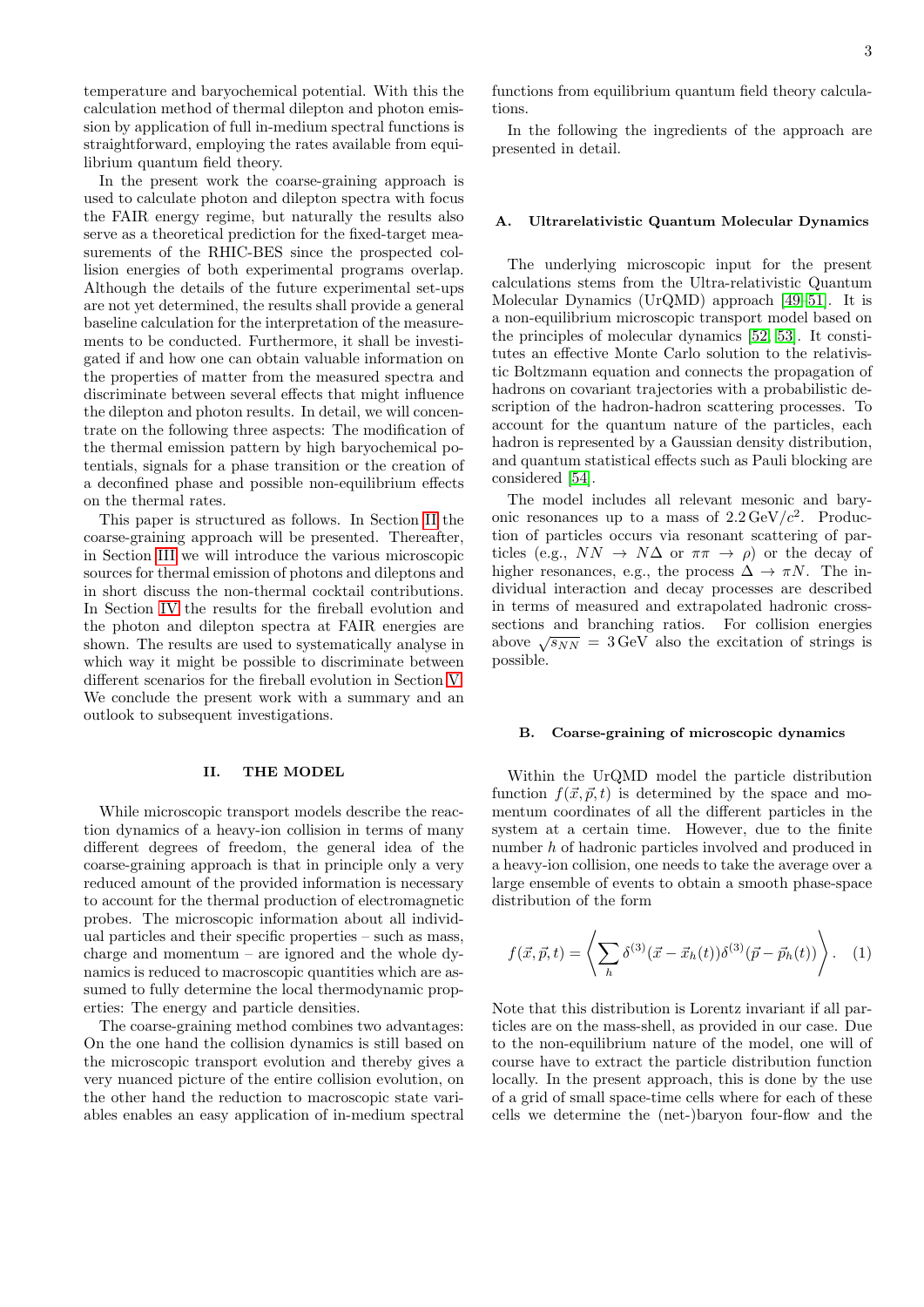energy-momentum tensor according to the relations

$$
j_{\rm B}^{\mu} = \int d^3p \frac{p^{\mu}}{p^0} f^{\rm B}(\vec{x}, \vec{p}, t), \qquad (2)
$$

$$
T^{\mu\nu} = \int d^3p \frac{p^{\mu}p^{\nu}}{p^0} f(\vec{x}, \vec{p}, t).
$$
 (3)

In practice, the integration is done by summing over the  $\delta$  functions. As we use cells of finite size, we have

$$
\delta^{(3)}(\vec{x} - \vec{x}_h(t)) = \begin{cases} \frac{1}{\Delta V} & \text{if } \vec{x}_h(t) \in \Delta V, \\ 0 & \text{otherwise} \end{cases}
$$
 (4)

and in the limit for small volumes the density of some observable  $\ddot{O}$  then becomes

$$
\int d^3p \; \hat{O}(\vec{x}, \vec{p}, t) f(\vec{x}, \vec{p}, t) = \frac{1}{\Delta V} \left\langle \sum_{h}^{\vec{x}_h \in \Delta V} \hat{O}(\vec{x}, \vec{p}, t) \right\rangle.
$$
\n(5)

Consequently, Eqns. [\(2\)](#page-3-0) and [\(3\)](#page-3-1) take the form

$$
T^{\mu\nu} = \frac{1}{\Delta V} \left\langle \sum_{i=1}^{N_h \in \Delta V} \frac{p_i^{\mu} \cdot p_i^{\nu}}{p_i^0} \right\rangle,
$$
  

$$
j_B^{\mu} = \frac{1}{\Delta V} \left\langle \sum_{i=1}^{N_B \in \Delta V} \pm \frac{p_i^{\mu}}{p_i^0} \right\rangle.
$$
 (6)

Having obtained the baryon flow, we can boost each cell into the rest frame as defined by Eckart [\[55\]](#page-21-26), where  $j^{\text{B}}_{\mu}$ is  $(\rho_{\rm B}, \vec{0})$ . The according transformation of the energymomentum tensor provides the rest frame energy density.

### C. Non-equilibrium dynamics

While macroscopic models usually introduce thermal and chemical equilibrium as an ad-hoc assumption, microscopic simulations – in the present case the UrQMD simulations – are based on the description of single particle-particle interactions and non-equilibrium will be the normal case. Consequently, we have to account for these deviations from equilibrium in such a manner that we can reliably apply equilibrium spectral functions to calculate the emission of photons and dileptons.

In general it is difficult to really determine to which degree a system has reached equilibrium. Basically there are two dominant effects, which may serve as indicators for thermal and chemical equilibration: The momentumspace anisotropies and the appearance of meson-chemical potentials.

#### 1. Thermal non-equilibrium

Regarding thermal equilibration, it was found in microscopic simulations that independent of the collision energy the system needs a time of roughly  $10 \text{ fm}/c$  after the

<span id="page-3-1"></span><span id="page-3-0"></span>beginning of the heavy-ion collision until the transverse and longitudinal pressures are approximately equal [\[56\]](#page-21-27). The pressure anisotropy stems from the initial strong compression along the beam axis when the two nuclei first hit and traverse each other. As thermal equilibrium requires isotropy, one will obtain too high values for the energy density in highly anisotropic cells. To obtain effective quantities that account for the thermal properties in the system we apply a description that explicitly includes the momentum-space anisotropies and in which the energy momentum-tensor is assumed to take the form [\[57,](#page-21-28) [58\]](#page-21-29)

$$
T^{\mu\nu} = (\varepsilon + P_{\perp}) u^{\mu} u^{\nu} - P_{\perp} g^{\mu\nu} - (P_{\perp} - P_{\parallel}) v^{\mu} v^{\nu}. \quad (7)
$$

where  $P_{\perp}$  and  $P_{\parallel}$  denote transverse or parallel pressure components, respectively;  $u^{\mu}$  and  $v^{\mu}$  are the cell's fourvelocity and the four-vector of the beam direction. The effective energy density  $\varepsilon_{\text{eff}}$  is obtained via the generalized equation of state for a Boltzmann-like system of the form

$$
\varepsilon_{\text{eff}} = \frac{\varepsilon}{r(x)},\tag{8}
$$

where the relaxation function  $r(x)$  and its derivative  $r'(x)$ are defined by

$$
r(x) = \begin{cases} \frac{x^{-1/3}}{2} \left( 1 + \frac{x \arctan\sqrt{1-x}}{\sqrt{1-x}} \right) \text{ for } x \le 1\\ \frac{x^{-1/3}}{2} \left( 1 + \frac{x \arctan\sqrt{x-1}}{\sqrt{x-1}} \right) \text{ for } x \ge 1 \end{cases}, \quad (9)
$$

and  $x = (P_{\parallel}/P_{\perp})^{3/4}$  denotes the pressure anisotropy.

As we have shown in our previous investigation at SPS energies [\[27\]](#page-21-19), with this description the effective energy density deviates from the nominal one only for the very initial stage of the reaction, where the pressure components differ by orders of magnitude. Nevertheless, the effective energy density  $\varepsilon_{\text{eff}}$  allows to calculate meaningful T and  $\mu_B$  values for these cells. After the very initial collision phase the differences still exist, but have hardly any influence on the energy density, so that we can assume that these cells are in approximate local equilibrium.

### 2. Chemical non-equilibrium

Chemical equilibration is a more difficult problem, but one obvious deviation in microscopic models is the appearance of meson chemical potentials, especially for the case of pions as these are the most abundantly produced particles. As the meson number is not a conserved quantity in strong interactions (in contrast to, e.g., the baryon number) meson chemical potentials can only show up if the system is out of chemical equilibrium. While pion chemical potentials are introduced in fireball models for the stage after the chemical freeze-out to obtain the correct final pion yields, in non-equilibrium transport models they intrinsically appear in the early stages of the reaction when a large number of pions is produced in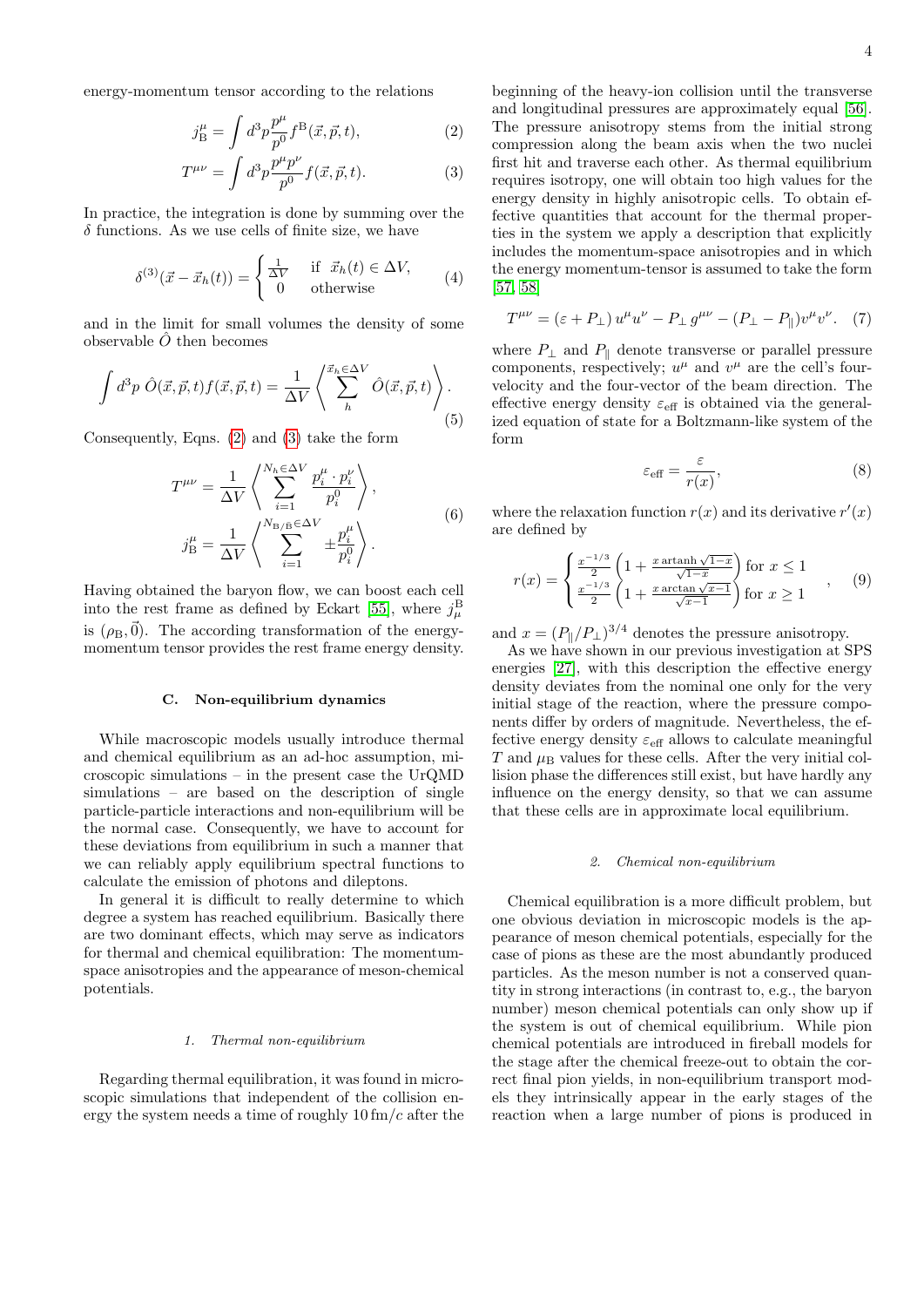many initial scattering processes [\[59\]](#page-21-30). At higher collision energies this mainly happens via string excitation. The pion (and kaon) chemical potentials have a large influence on the photon and dilepton production rates as an overpopulation of pions increases the reactions in many important channels, for example  $\pi \pi \to \rho \to \gamma/\gamma^*$  [\[60\]](#page-21-31).

To implement the non-equilibrium effects in the calculations, we extract the pion and kaon chemical potentials in Boltzmann approximation as [\[61\]](#page-21-32)

$$
\mu_{\pi/K} = T \ln \left( \frac{2\pi^2 n}{gT m^2 \mathcal{K}_2 \left( \frac{m}{T} \right)} \right),\tag{10}
$$

where  $n$  denotes the cell's pion or kaon density and  $K_2$  the Bessel function of the second kind. The degeneracy factor g is 3 in the case of pions and 2 for kaons. Note that the Boltzmann approximation is in order here, as the mesons in the transport model also account for Boltzmann statistics and no Bose effects are implemented. However, while for a Bose gas the chemical potential is limited to the meson's mass, in principle one can get higher values for  $\mu_{\pi}$ or  $\mu$ <sub>K</sub> here in rare cases. As such values are non-physical, we assume that the maximum values to be reached are 140 MeV for  $\mu_{\pi}$  and 450 MeV for  $\mu_{\text{K}}$ .

### D. Equation of state

Once the rest-frame properties of each cell are determined, an equation of state (EoS) is necessary to describe the thermodynamic system of the hot and dense matter in the cell under the given set of state variables, i.e., the (effective) local energy density and the local net densities of conserved charges (for the strong interactions considered here the baryon number is the relevant quantity). For the present calculations we apply a hadron gas equation of state (HG-EoS) that includes the same hadronic degrees of freedom as the underlying transport model [\[62\]](#page-21-33). The EoS allows us to extract the temperature and baryochemical potential for an equilibrated hadron gas at a given energy and baryon density. It is similar to the result obtained for UrQMD calculations in a box in the infinite time limit, when the system has settled to an equilibrated state.

However, in the FAIR energy regime a purely hadronic description of the evolving hot and dense fireball will not be sufficient. As the temperatures will exceed the critical temperature  $T_c$ , a transition from hadronic to partonic matter has to be implemented, and the dynamic evolution of the created Quark-Gluon Plasma has to be considered. On the other hand, it is necessary to keep the EoS consistent with the underlying dynamics which is purely hadronic. In our previous study at SPS energies [\[27\]](#page-21-19), we supplemented the HG-EoS with a Lattice equa-tion of state [\[63\]](#page-21-34) for temperatures above  $T_c \approx 170 \,\text{MeV}$ , in line with the lattice results. In the range around the critical temperature the results of the HG-EoS and the Lattice EoS match very well for  $\mu_B \approx 0$ , while significantly higher temperatures are obtained with the latter if one reaches temperatures significantly above  $T_c$ .

However, this procedure is problematic for the present study, as the transition from a hadronic to a partonic phase and back is assumed to take place at finite values of  $\mu_B$  at FAIR energies, whereas the Lattice EoS is restricted to vanishing chemical potential. To avoid discontinuities in the evolution, we confine ourselves to the application of the HG-EoS, but with the assumption that the thermal emission from cells with a temperature above 170 MeV stems from the QGP (i.e., we employ partonic emission rates). This should be in order, as the temperatures will not lie too much above the critical temperature at the energies considered in the present work, where the deviations from a full QCD-EoS explicitly including a phase transition are expected to be rather moderate.

Nevertheless, we once again remind the reader that the underlying microscopic description is purely hadronic and it remains to be studied which consequences a phase transition has at the microscopic level of the reaction dynamics.

# <span id="page-4-0"></span>III. PHOTON & DILEPTON RATES

The mechanisms which contribute to the thermal emission of photons and dileptons are the same. Any process that can produce a real photon  $\gamma$  can also produce a virtual (massive) photon  $\gamma^*$ , decaying into a lepton pair. However, due to the different kinematic regimes probed by photons and dileptons, the importance of the single processes varies. In the following the various sources of thermal radiation considered in this work are presented.

Determining quantity for the thermal emission of real photons as well as virtual photos (i.e., dileptons) is the imaginary part of the retarded electromagnetic currentcurrent correlation function  $\Pi_{em}^{(ret)}$ , to which the rates are directly proportional. It represents a coherent summation of the cuts of those Feynman diagrams which are describing the different processes contributing to thermal  $\gamma$  and  $\gamma^*$  emission, and therefore accounts for the photon or dilepton self-energy. In the rest frame, the thermal emission can be calculated according to [\[25\]](#page-21-4)

<span id="page-4-2"></span><span id="page-4-1"></span>
$$
\frac{\mathrm{d}N_{ll}}{\mathrm{d}^4x\mathrm{d}^4q} = -\frac{\alpha_{\rm em}^2 L(M)}{\pi^3 M^2} f_{\rm B}(q;T) \times \mathrm{Im} \Pi_{\rm em}^{\text{(ret)}}(M,\vec{q};\mu_B,T),\tag{11}
$$

$$
q_0 \frac{\mathrm{d}N_{\gamma}}{\mathrm{d}^4 x \mathrm{d}^3 q} = -\frac{\alpha_{\rm em}}{\pi^2} f_{\rm B}(q;T) \times \mathrm{Im} \Pi_{\rm em}^{T,(\text{ret})}(q_0 = |\vec{q}|; \mu_B, T). \tag{12}
$$

Here  $L(M^2)$  is the lepton phase-space factor (which plays a significant role only for masses close to the threshold  $2m_l$  and is approximately one otherwise),  $f_B$  the Bose distribution function, and  $M$  the invariant mass of a lepton pair. Note that only the transverse polarization of the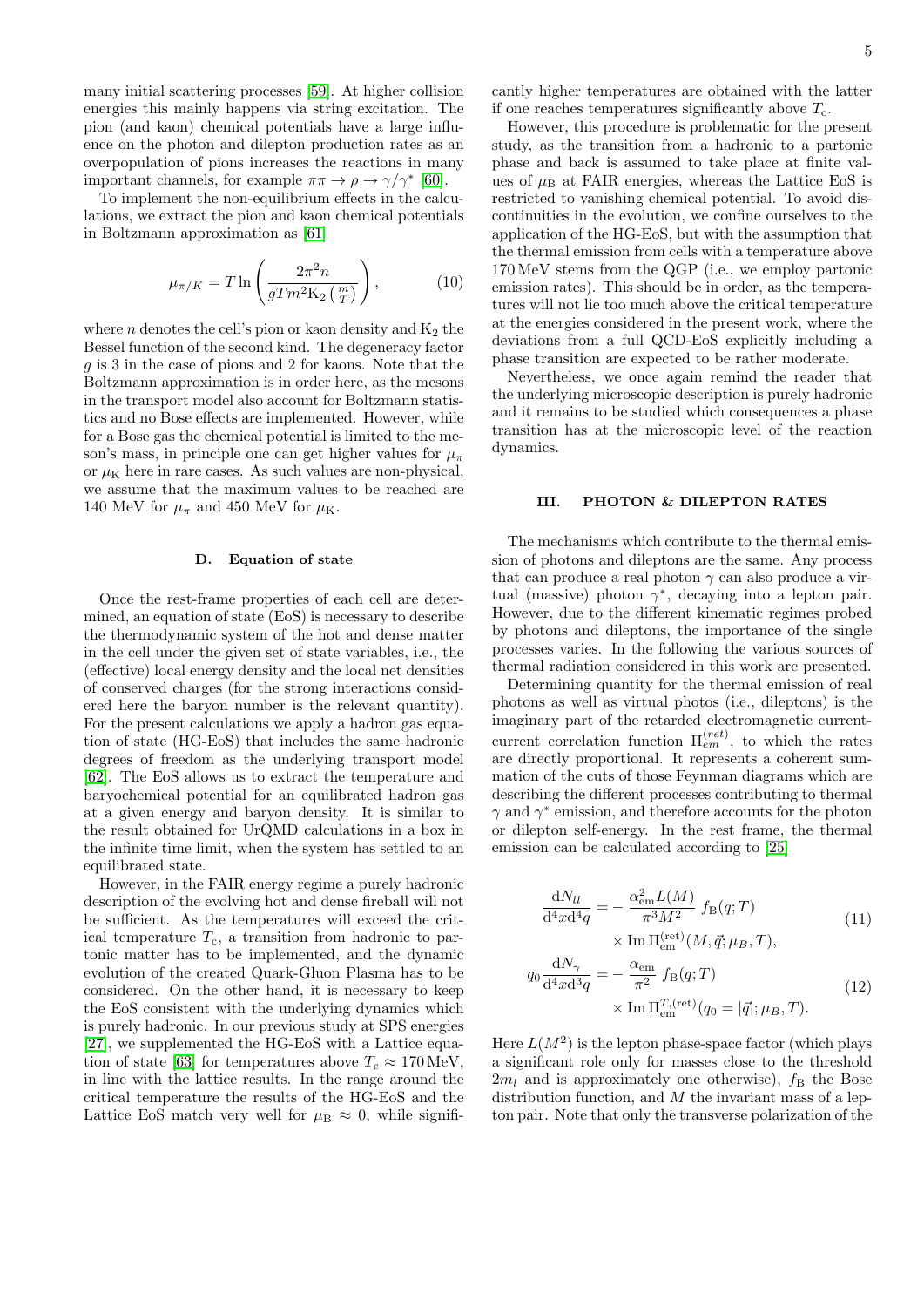current-current correlator enters for the photon rate, as the longitudinal projection vanishes at the photon point, i.e., for  $M = 0$ .

# A. Thermal rates from hadronic matter

#### 1. Vector meson spectral functions

In hadronic matter, all the spectral information of a hadron with certain quantum numbers is specified in Im  $\Pi_{em}^{(ret)}$  [\[64\]](#page-21-35). Assuming that Vector Meson Dominance (VMD) [\[65\]](#page-21-36) is valid, the correlator can be directly related to the spectral functions of vector mesons. The important challenge for theoretical models is to consider the modifications of the particle's self-energy inside a hot and dense medium. Different calculations of in-medium spectral functions exist [\[66–](#page-21-37)[70\]](#page-21-38), however not many of them fully consider the effects of temperature and finite chemical potential. We here apply a hadronic many-body calculation from thermal field theory for the spectral functions of the  $\rho$  and  $\omega$  mesons [\[71](#page-21-39)[–73\]](#page-21-40), which has proven to successfully describe photon and dilepton spectra from SIS 18 to LHC energies [\[20,](#page-21-41) [22,](#page-21-2) [27,](#page-21-19) [28,](#page-21-5) [45,](#page-21-16) [74,](#page-21-42) [75\]](#page-21-43). The calculation of the different contributions to the  $\rho$  spectral function takes three different effects into account: The modification due to the pion cloud, the direct scattering of the  $\rho$  with baryons (nucleons as well as excited  $N^*$  and  $\Delta^*$  resonances) and with mesons  $(\pi, K, \rho, ...)$  [\[76\]](#page-21-44). While the pion cloud effects also contribute in the vacuum, the scattering processes only show up in the medium. For the  $\omega$ , the situation is slightly more complex since this meson basically constitutes a three-pion state. The vacuum self-energy is represented by a combination of the decays into  $\rho + \pi$  or three pions, respectively. Further the inelastic absorption  $\omega \pi \to \pi \pi$  and the scattering processes with baryons as well as the pion (i.e.  $\omega \pi \rightarrow b_1$ ) are implemented [\[77\]](#page-21-45). In the same manner as in our previous dilepton study at SIS 18 energy [\[28\]](#page-21-5), we relinquish a treatment of thermal emission from the  $\phi$  vector meson here, for reason of the minor in-medium broadening effects observed for this hadron and its still low multiplicities at least for lower FAIR energies. In the case of vanishing invariant mass, i.e., for real photons, only the  $\rho$  vector meson will give a significant contribution. For the present calculation, we used the parametrization of the photon rates from the  $\rho$  as given in Eqs. (2)-(7) in Ref. [\[78\]](#page-21-46), while a more advanced parametrization is necessary for the dilepton rates from the  $\rho$  and  $\omega$ , due to their dependence on invariant mass and momenta [\[79\]](#page-21-47).

Note that presently the photon parametrization of the  $\rho$  contribution is limited to baryon chemical potentials lower than  $400 \,\text{MeV}$  and momenta larger than  $0.2 \,\text{GeV}/c$ . While we can easily neglect the lowest momentum region in the present study, the restriction to low  $\mu_B$  is a problem for the lowest collision energies considered here, where one expects values of  $\mu_B$  which significantly exceed this range. The difference will be dominant at lower momenta, where the influence of baryonic effects is known to be largest, while the effect of a finite chemical potential is rather small at higher momenta [\[78\]](#page-21-46). However, for the present work we can assume the photon contribution from the  $\rho$  meson as a lower limit with regard to the baryonic effects.

#### 2. Meson gas contributions

The contribution from vector mesons is not the only hadronic source of thermal emission. The mass region above the  $\phi$  meson, i.e., for  $M > 1 \,\text{GeV}/c^2$ , is no longer dominated by well defined particles, but here one finds a large number of overlapping broad resonances constituting multi-meson (mainly four-pion) states, which have a significant impact on the dilepton yield. We here apply a description relying on model-independent predictions using a low-temperature expansion in the chiral-reduction approach [\[74\]](#page-21-42).

While the multi-meson effects only show up for high invariant masses, i.e., in the time-like kinematic region probed by dileptons, when going to real photons with  $M \to 0$  several scattering and bremsstrahlung processes become important, which can be mostly neglected at finite M. While baryonic bremsstrahlung processes such as  $NN \rightarrow NN\gamma$  and  $\pi N \rightarrow \pi N\gamma$  are included in the vector meson spectral functions, meson-meson bremsstrahlung has to be added in the case of photon emission. The most dominant part will here come from the meson-meson scatterings  $\pi \pi \to \pi \pi \gamma$  and  $\pi K \to \pi K \gamma$ , for which we use the rates calculated within an effective hadronic model [\[23\]](#page-21-48) in form of the parametrization given by Eqs.  $(8)$  and  $(9)$  in Ref. [\[78\]](#page-21-46). Note that these bremsstrahlung processes are mainly contributing at low momenta, whereas they are rather subleading for photons of higher energy.

Besides the  $\pi\pi$  bremsstrahlung, also other mesonic reactions contribute to the thermal photon production, such as strangeness bearing reactions and mesonexchange processes. In detail, these are  $\pi \rho \rightarrow \pi \gamma$ ,  $\pi K^* \to K\gamma$ ,  $\pi K \to K^*\gamma$ ,  $\rho K \to K\gamma$  and  $K^*K \to \pi\gamma$ . The corresponding thermal rates were calculated for a hot meson gas in Ref. [\[22\]](#page-21-2), which are applied here together with the respective form factors.

Since the  $\omega$ -t-channel exchange was found to give a significant contribution to thermal photon spectra via the  $\pi \rho \to \pi \gamma$  process, it has been recently argued that also other processes including a  $\pi \rho \omega$  vertex should be be considered in the calculations, namely the  $\pi \rho \to \gamma \omega$ ,  $\pi\omega \rightarrow \gamma\rho$  and  $\rho\omega \rightarrow \gamma\pi$  reactions for which the rates (including the form factors) are parametrized in Appendix B of Ref. [\[24\]](#page-21-3). Consequently, we also add these processes when calculating thermal photon spectra.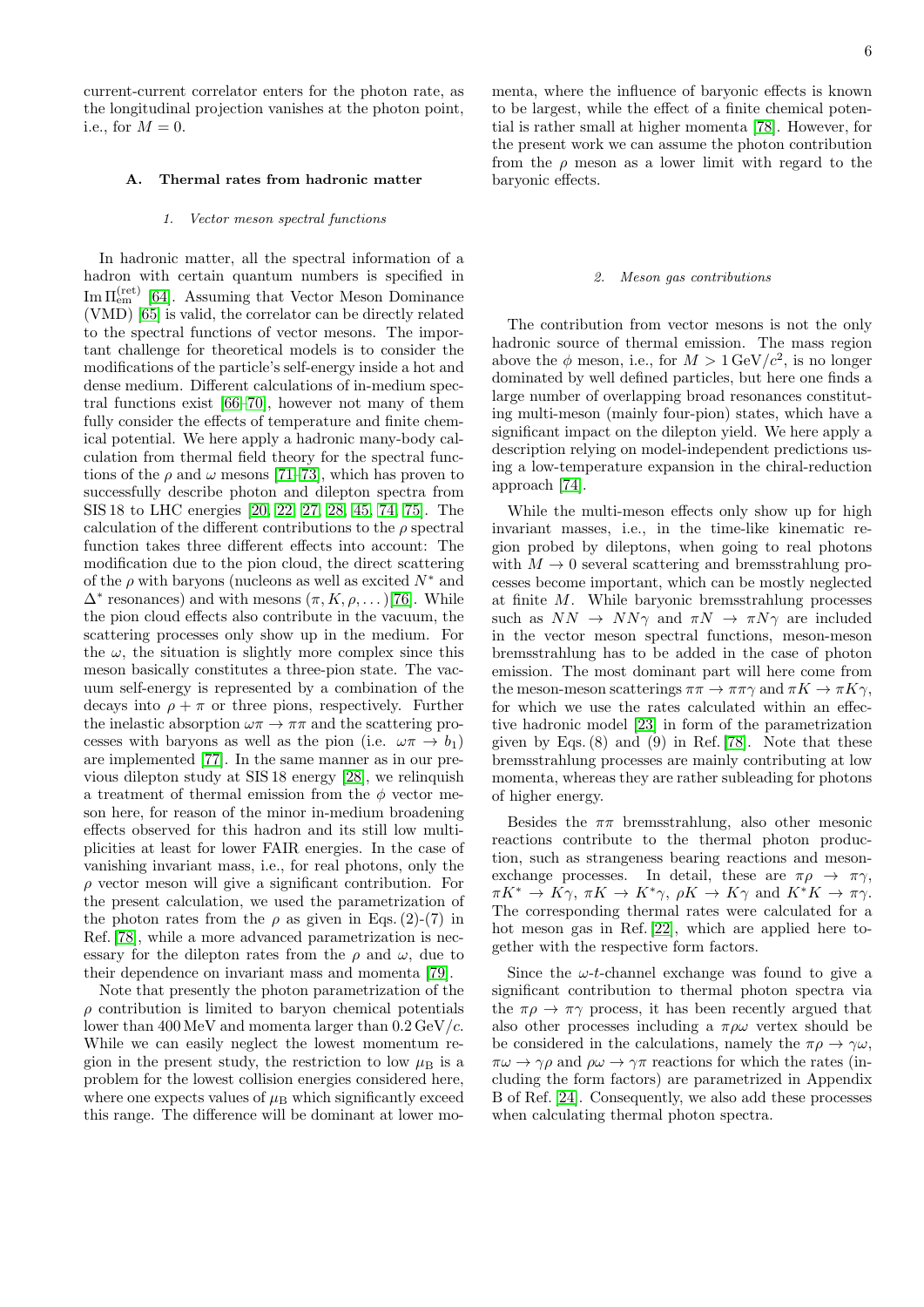# 3. Influence of meson chemical potentials

As was already mentioned, we do not restrict ourselves to the consideration of emission from thermally and chemically equilibrated matter, but also include nonequilibrium effects in form of finite pion and kaon chemical potentials  $\mu_{\pi}$  and  $\mu_{\rm K}$ . It has been shown that the influence of a non-equilibrium distribution of the respective mesons can be accounted for by introducing an additional fugacity factor

$$
z_{M=\pi,K}^{n} = \exp\left(\frac{n\mu_M}{T}\right) \tag{13}
$$

in the thermal dilepton and photon rates in Eqs. [\(11\)](#page-4-1) and  $(12)$ . The exponent *n* depends on the difference in pion or kaon number  $N_{\pi/K}$  between initial and final state of the process, i.e.  $n = N_{\pi/K}^i - N_{\pi/K}^f$ . Note that while the pion fugacity enters in most processes, the effects of a finite kaon chemical potential only play a role for the  $\pi K$ bremsstrahlung and  $\pi + K^* \to \pi + \gamma$ ,  $\pi + K \to K^* + \gamma$  and  $K^* + K \to \pi + \gamma$  photon production channels. For the dilepton channels considered here,  $\mu$ <sub>K</sub> can be neglected.

While for the single mesonic channels the initial and final state are always well defined, several different types of processes are included in the  $\rho$  and  $\omega$  spectral functions, especially processes with baryons. For the  $\rho$  not only processes with an initial two-pion state of the type  $\pi\pi \to \rho \to \gamma/\gamma^*$  are accounted for, but also reactions including only one or no pion as ingoing particle (e.g.,  $\pi N \to \Delta \to \gamma N$  or  $NN \to \gamma NN$ ). However, as the correct fugacity depends on the initial pion number, one would obtain different enhancements for each channel. But as the different processes interfere with each other it is difficult to determine the exact strength of each channel and consequently one might hardly be able to account for some average enhancement factor. Instead we here apply a fugacity factor  $z_{\pi}^2$  which would be correct for pure  $\pi\pi$  annihilation processes. This can be interpreted as an upper estimate of the influence which the meson chemical potential might have on the thermal  $\rho$  emission rates. The same procedure is applied for the  $\omega$  meson, where we assume a fugacity of  $z_{\pi}^3$ . Note that while the multipion contribution also accounts for different initial states, they are each treated separately so that one can apply the correct fugacity factors here.

A full list of all hadronic contributions considered for the present calculation of thermal dilepton and photon emission, including the corresponding fugacity factors which account for the enhancement of the specific channel due to the meson chemical potentials, is given in Table [I.](#page-6-0)

#### B. Quark-Gluon Plasma

For the thermal emission of electromagnetic probes from the Quark-Gluon Plasma one is again confronted

| Type     | Rates                                | Fugacity                                      | Ref.     |
|----------|--------------------------------------|-----------------------------------------------|----------|
| Dilepton | $\rho$ (incl. baryon effects)        | $z_{\pi}^2$                                   | [73, 79] |
|          | $\omega$ (incl. baryon effects)      | $z_\pi^3$                                     | [73, 79] |
|          | Multi-Pion                           | $z_{\pi}^{3}$ / $z_{\pi}^{4}$ / $z_{\pi}^{5}$ | [45]     |
| Photon   | $\rho$ (incl. baryon effects)        | $z^2$                                         | [73, 78] |
|          | $\pi\pi$ and $\pi K$ Bremsstr.       | $z_{\pi}^2 + 0.2z_{\pi}z_K$                   | [22, 78] |
|          | $\pi \rho \rightarrow \gamma \pi$    | $z_{\pi}^3$                                   | [22]     |
|          | $\pi K^* \to K\gamma$                | $z_{\pi}z_{K}$                                | [22]     |
|          | $\pi K \to K^* \gamma$               | $z_{\pi}^2 z_K$                               | [22]     |
|          | $\rho K \to K \gamma$                | $z_{\pi}$                                     | [22]     |
|          | $K^*K \to \pi\gamma$                 | $z_K$                                         | [22]     |
|          | $\pi\omega \rightarrow \gamma\rho$   | $z_\pi^4$                                     | [24]     |
|          | $\rho\omega\rightarrow\gamma\pi$     | $z_{\pi}^5$                                   | [24]     |
|          | $\pi \rho \rightarrow \gamma \omega$ |                                               | [24]     |

<span id="page-6-0"></span>TABLE I. Summary of the different dilepton contributions considered in the present calculations.

with the problem that different processes govern the dilepton production on the one side and photon emission on the other. Consequently, one has to apply two different descriptions for thermal rates, which are presented in the following.

In case of photon emission from a partonic phase of quarks and gluons the two main contributions stem from quark-antiquark annihilation  $(q\bar{q} \rightarrow g\gamma)$  and Compton scattering processes  $(qg \to q\gamma \text{ or } \bar{q}g \to \bar{q}\gamma)$  [\[80\]](#page-21-49). However, it was shown that these processes are not sufficient to describe the production mechanism correctly and that it is necessary to (a) include Feynman diagrams accounting for bremsstrahlung and inelastic annihilation processes which are enhanced due to near-collinear singularities and (b) to implement the Landau-Pomeranchuk-Migdal effect [\[81,](#page-21-50) [82\]](#page-21-51). The results of a full calculation of the photon emission, to leading order in  $\alpha_{em}$  and the QCD coupling  $g(T)$ , was evaluated by Arnold, Moore and Yaffe and takes the following form [\[83\]](#page-21-52):

$$
q_0 \frac{dR_{\gamma}}{d^3 q} = -\frac{\alpha_{\rm em} \alpha_{\rm s}}{\pi^2} T^2 \left(\frac{5}{9}\right) f_{\rm B}(q;T) \times \left[ \ln \left( \sqrt{\frac{3}{4\pi \alpha_{\rm s}}} \right) + \frac{1}{2} \ln \left( \frac{2q}{T} \right) + C_{\rm tot} \right]
$$
(14)

with

$$
C_{\text{tot}} = C_{2 \leftrightarrow 2} \left(\frac{q}{T}\right) + C_{\text{annih}} \left(\frac{q}{T}\right) + C_{\text{brems}} \left(\frac{q}{T}\right), (15)
$$

$$
\alpha_{\text{s}} \approx \frac{6\pi}{27 \ln(T/0.022)}.
$$
 (16)

The functions  $C_{2\leftrightarrow 2}$ ,  $C_{\text{annih}}$  and  $C_{\text{brems}}$  are approximated by the phenomenological fits given in Eqs. (1.9) and (1.10) in Ref. [\[83\]](#page-21-52). Note that this calculation assumes the chemical potential to be vanishing. However, the overall effect of finite values of a quark chemical potential (i.e., non-equal numbers of quarks and anti-quarks in the QGP phase) is known to be rather small.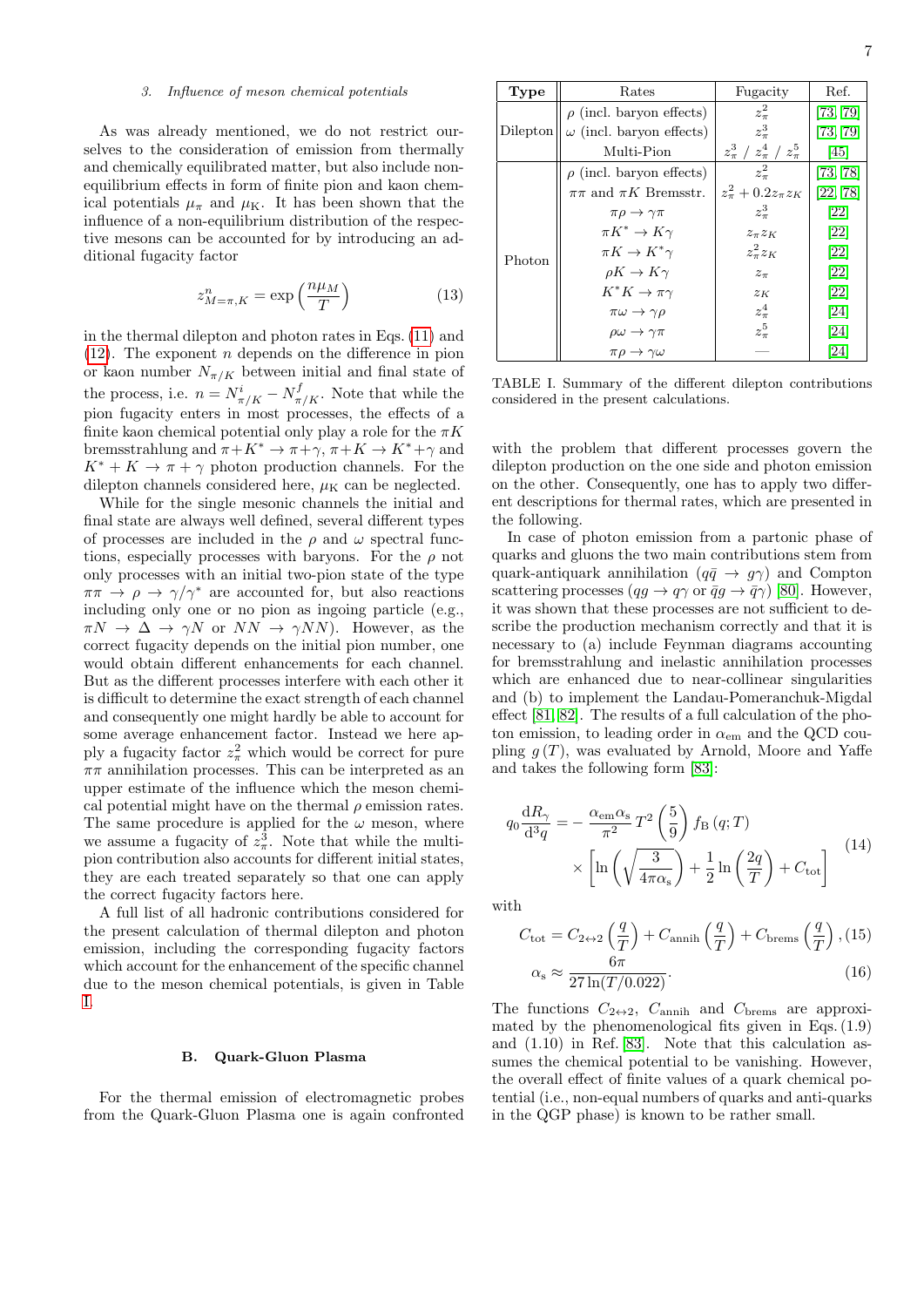In case of the thermal dilepton emission from the QGP, the leading order contribution is the electromagnetic annihilation of a quark and an anti-quark into a virtual photon,  $q\bar{q} \to \gamma^*$ . This process is irrelevant in the lightcone limit for  $M \to 0$ , as the annihilation of two massive quarks into a massless photon is kinematically forbidden. The pure perturbative quark-gluon plasma rate was calculated for the mentioned leading order process [\[84\]](#page-21-53) as

<span id="page-7-1"></span>
$$
\frac{dR_{ll}}{d^4p} = \frac{\alpha_{em}^2}{4\pi^4} \frac{T}{p} f^B(p_0; T) \sum_q e_q^2
$$
  
 
$$
\times \ln \frac{(x_- + y) (x_+ + \exp[-\mu_q/T])}{(x_+ + y) (x_- + \exp[-\mu_q/T])}
$$
(17)

with  $x_{\pm} = \exp[-(p_0 \pm p)/2T]$  and  $y = \exp[-(p_0 + \mu_q)/T]$ . The quark chemical potential  $\mu_q$  which shows up here is equal to  $\mu_B/3$ . This calculation approximates the full QCD results quite well at high energies, but for soft processes of the order  $g_s(T)$ , i.e., for dileptons with low masses and momenta, the one-loop calculation is not sufficient and hard-thermal-loop (HTL) corrections to the result as given in Eq.[\(17\)](#page-7-1) have to be considered [\[85\]](#page-21-54). It was found that the rate for soft dileptons is then by orders of magnitude larger than the simple leading order calculation [\[26\]](#page-21-55).

Recent calculations from thermal lattice-QCD suggest an even stronger enhancement of the rates for low-mass dileptons [\[86\]](#page-21-56). These results, which are applied in the present work, have been extrapolated to finite threemomenta by a fit to the leading-order pQCD rates such that the correlation function takes the form [\[26\]](#page-21-55)

<span id="page-7-2"></span>
$$
-\operatorname{Im}\Pi_{\text{EM}} = \frac{C_{\text{EM}}}{4\pi} M^2 \left( \hat{f}_2 \left( q0, q; T \right) + Q_{\text{LAT}}^{tot} \left( M, q \right) \right),\tag{18}
$$

where

<span id="page-7-3"></span>
$$
Q_{\text{LAT}}^{\text{tot}}(M,q) = \frac{2\pi\alpha_{\text{s}}}{3} \frac{T^2}{M^2} \left(2 + \frac{M^2}{q_0^2}\right) \times KF\left(M^2\right) \ln\left[1 + \frac{2.912}{4\pi\alpha_{\text{s}}} \frac{q_0}{T}\right]
$$
(19)

with a form factor  $F(M^2) = 4T^2/(4T^2 + M^2)$  and a factor  $K = 2$  to better fit the full lQCD rates. Note that in contrast to the pQCD result the rate in Eqs. [\(18\)](#page-7-2) and [\(19\)](#page-7-3) is calculated for  $\mu_q = 0$  only, as a calculation for finite chemical potential is still beyond the current lattice calculations.

#### C. Hadronic decay contributons

While we restrict the calculation of photon yields to the thermal contribution, since all decay photons from longlived hadronic resonances are usually subtracted from the experimental results, a full description of the dilepton spectra requires to take also the non-thermal contributions from the decay of pseudo-scalar and vector mesons

into account. We here follow the same procedures as in our previous work for SIS 18 energies. In detail, we determine the following non-thermal dilepton contributions:

- 1. The Dalitz decays of the pseudo-scalar  $\pi^0$  and  $\eta$ mesons. To determine their contribution, we assume that each final state particle contributes with a weight of  $\Gamma_{M\to \text{e}^+\text{e}^-}/\Gamma_{\text{tot}}$ .
- 2. The direct decay of the  $\phi$  meson into a lepton pair. As the lifetime of the  $\phi$  is relatively short, we apply a shining procedure which takes absorption and re-scattering processes inside the medium into account.
- 3. Finally, we restricted the calculation of thermal dileptons to those cells where the temperature is larger than 50 MeV, as otherwise a thermal description becomes questionable. However, in principle one will of course also find  $\rho$  and  $\omega$  mesons at lower temperatures. To account for this, in the mentioned cases we calculate a "freeze-out" contribution from the  $\rho$  and  $\omega$  decays using the UrQMD results for these mesons.

For a more detailed description of the non-thermal hadronic contributions the reader is referred to Ref. [\[28\]](#page-21-5). We refrain from an extensive reproduction of the procedure here, as the cocktail contributions will not play a significant role in the present investigations.

#### <span id="page-7-0"></span>IV. RESULTS

In the following we present the results of calculations with the coarse-graining approach for Au+Au collisions in the energy range of  $E_{\rm lab} = 2 - 35 \,\text{AGeV}$ . We restrict the analysis to the 10% most central reactions, as the medium effects will be largest here. In terms of the microscopic UrQMD results, this roughly corresponds to an impact parameter range of  $b = 0 - 4.5$  fm. For the coarse-graining we use ensembles of 1000 microscopic events each. The length of the time-steps is chosen as  $\Delta t = 0.6$  fm/c, and the size of the spatial grid is  $\Delta x = \Delta y = \Delta z = 0.8$  fm. These grid parameters are similar to the ones used for the previous studies at SIS 18 and SPS energies and constitute a good compromise between resolution and a sufficiently large hadron number per cell. To obtain enough statistics, especially for the non-thermal contributions, several runs with different ensembles are necessary.

#### A. Reaction dynamics

As the dilepton and photon production is directly related to the space-time evolution of the thermodynamic properties of the system, it seems natural to start with a study of the reaction dynamics obtained with the coarsegraining of UrQMD input.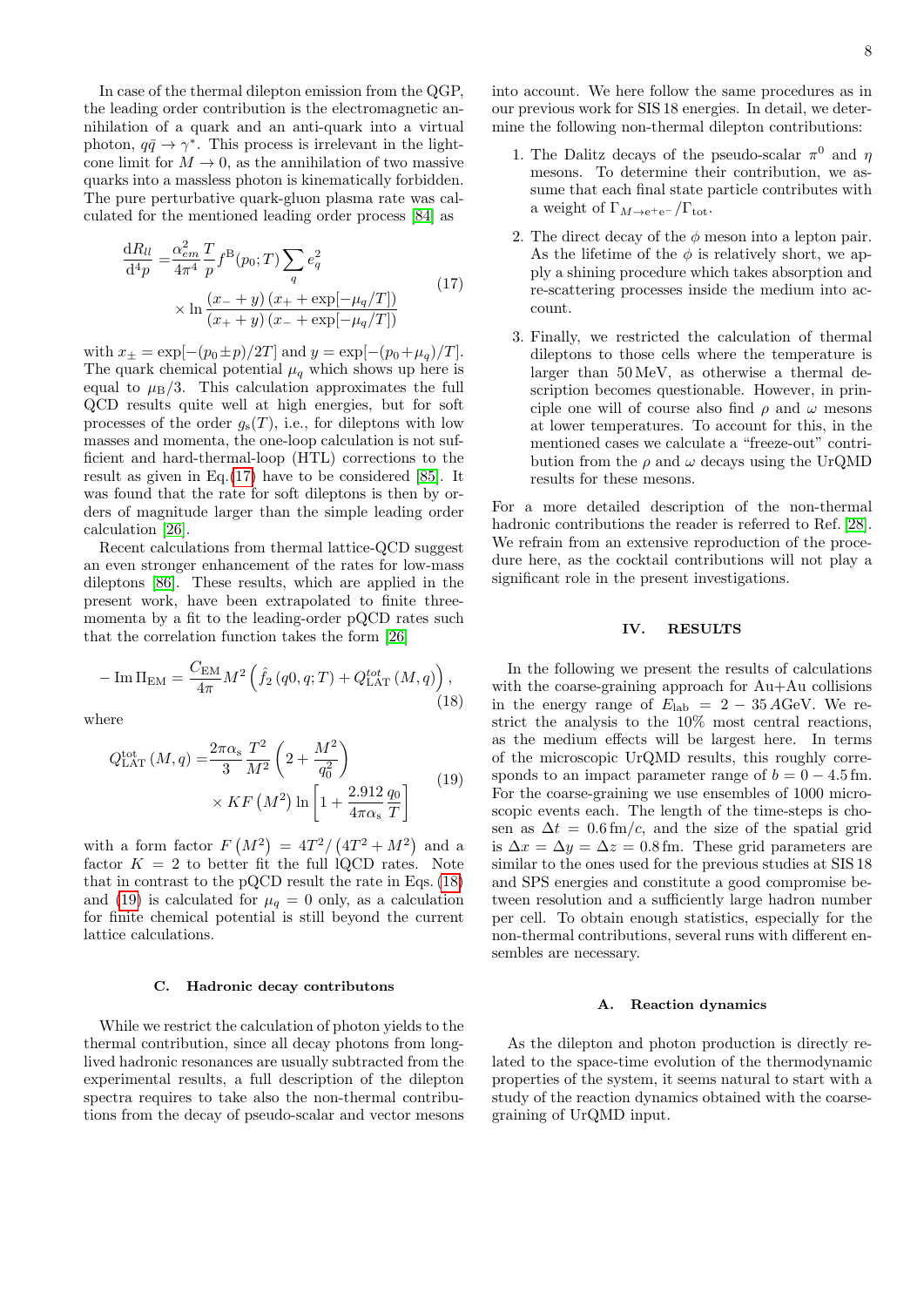

<span id="page-8-0"></span>FIG. 1. (Color online) Time evolution of (a) temperature T and (b) baryochemical potential  $\mu_B$  for the central cell of the coarse-graining grid for different beam energies  $E_{\text{lab}} = 2 - 35 \text{ AGeV}$ . The results are obtained for the 0-10% most central collisions in Au+Au reactions.

In Fig. [1](#page-8-0) the time evolution of temperature and baryochemical potential in the central cell of the grid is depicted for different beam energies. The evolution shows a significant increase of the temperature maxima from slightly above 100 MeV for 2 AGeV up to roughly 225 MeV for top SIS 300 energy. While the temperature is clearly below the critical temperature of 170 MeV for the lower energies, the highest energies covered by FAIR can probe also this deconfinement region of the phase diagram. The thermal lifetime of the central cell, i.e., the time for which it rests at temperatures above 50 MeV, increases slightly with increasing collision energy. This is mainly due to an earlier onset of thermalization after the first hadron-hadron collisions, which define the origin of the time axis. However, it is interesting that in the later phase of the collision the temperature curves for all energies show the same monotonous decrease and even lie on top of each other. A somewhat different behavior is observed for the evolution of the baryochemical potential  $\mu_{\rm B}$ . For all energies it shows a clear peak with values between 700 and 900 MeV at the beginning of the collision, which is due to the high baryon densities reached in the central cell when the two nuclei first come into contact. Afterwards  $\mu_{\rm B}$  decreases and then remains on a plateau level for a significant fraction of the reaction time for the lower energies, while one observes a slight increase for the higher beam energies towards later times. If we neglect the peak in the early reaction stage, the chemical potential shows a clear decrease with increasing collision energy. While for 2 AGeV the baryochemical potential remains around 900 MeV for the whole thermal lifetime,  $\mu_{\rm B}$  is only 350 MeV at  $t = 5$  fm for 35 AGeV and slowly increases up to  $600 \,\text{MeV}$  after  $t = 20 \,\text{fm}$ .

Note that the results shown in Fig. [1](#page-8-0) are only for one single cell at the center of the collision. The evolution in other cells of the grid may differ largely in dependence on their location (e.g., one finds in general lower temperature and chemical potential in more dilute peripheral cells). But yet it clearly depicts the influence of collision energy on  $T$  and  $\mu_{\rm B}$ . One finds two effects when going from the lowest to the highest FAIR energies: An increasing temperature combined with a decreasing baryochemical potential. This behavior is not specific for the central cell but reflected by the whole space-time evolution, as can be seen from Fig. [2.](#page-9-0) The two plots show the thermal four-volume in dependence of temperature T (X-axis) and baryochemical potential  $\mu$ <sub>B</sub> (Y-axis). Results are shown for  $E_{\text{lab}} = 4 A \text{GeV}$  (a) and  $35 A \text{GeV}$ (b). We see that for the lower energy the largest part of the four volume is concentrated at values of the baryochemical potential between 500 and 800 MeV, while the temperature remains below 160 MeV for all cells. In contrast, for  $E_{\text{lab}} = 35 \,\text{AGeV}$  the four-volume distribution extends to higher temperatures up to  $T = 240 \,\text{MeV}$  while at the same time the distribution is shifted to lower baryochemical potentials especially for higher temperatures while the lower-temperature cells are mainly dominated by high values of  $\mu_B$ . Interestingly, especially for the higher collision energy of 35 AGeV one finds some cells in a separate region with moderate to high temperature and very low baryochemical potential  $\mu_B \approx 0$ . These cells are mainly found in the more peripheral regions of the collision, where the baryon density (and particle density in general) is rather low and where nevertheless in some cases hadrons with large momenta are found, resulting in high energy density for these cells. However, compared to the large overall total thermal volume the relevance of these low- $\mu_B$  cells is negligible.

It is important to bear in mind that the dilepton and photon spectra will directly reflect the four-volume evolution in the  $T - \mu_B$  plane, as presented here. The results show that at FAIR energies the region of the QCD phase diagram with temperatures above the critical temperature and large  $\mu_B$  can be probed, in contrast to the situa-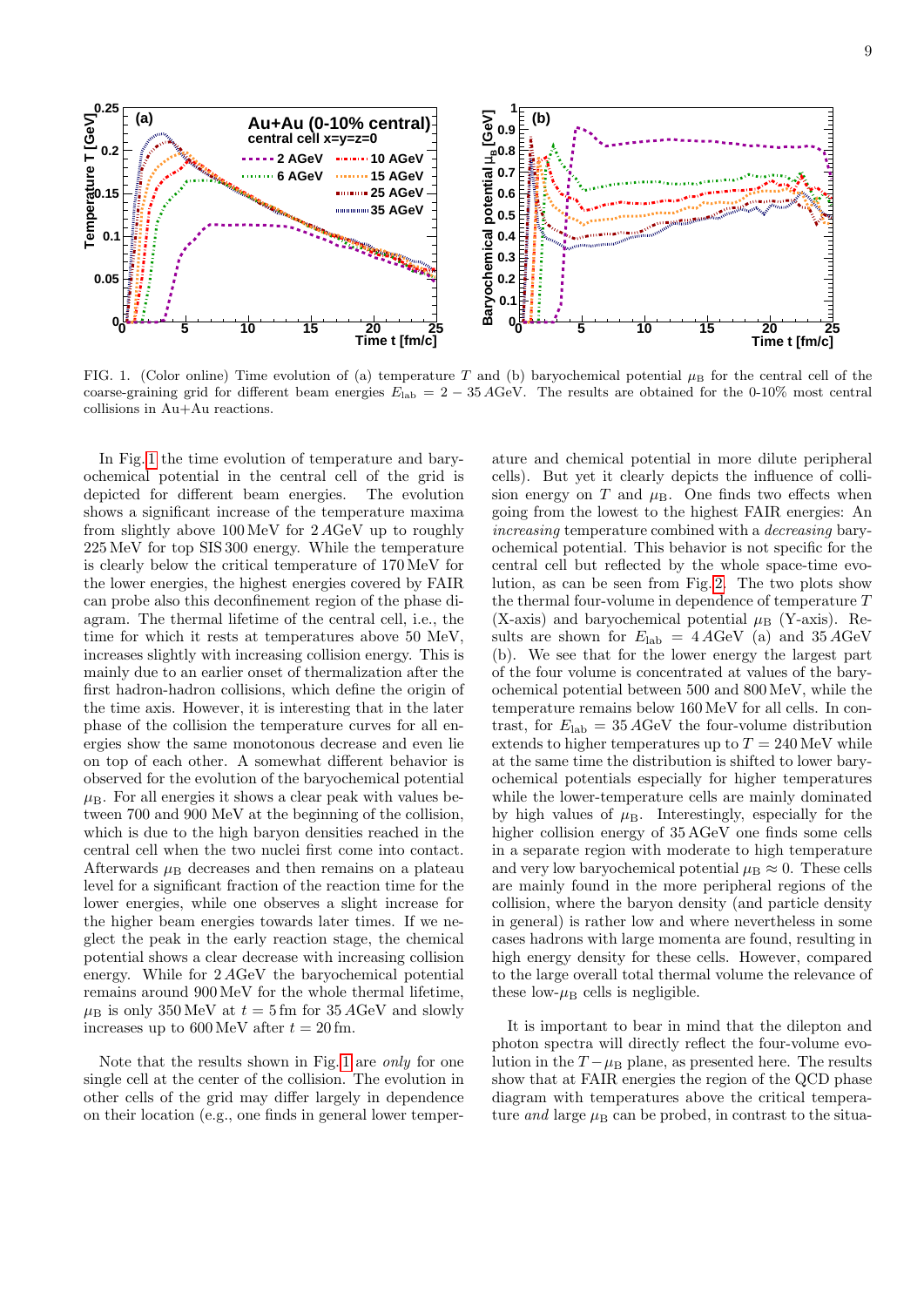

<span id="page-9-0"></span>FIG. 2. (Color online) Thermal four-volume in units of  $\text{fm}^4$  from the coarse-grained transport calculations in dependence of temperature T and baryochemical potential  $\mu_B$ . Results are shown for  $E_{lab} = 4 AGeV$  (a) and 35 AGeV (b) in central Au+Au collisions.

tion at LHC or RHIC, where the transition from hadronic matter to a deconfined phase is assumed to happen at  $\mu_B \approx 0$ . However, note that the results presented here are obtained with a purely hadronic equation of state which does not include any effects of the phase transition itself. For an improvement the description one might need to implement the transition properly, to account, e.g., for the latent heat which would cause the cells to remain for a longer time at temperatures around  $T_c$ . Nevertheless the present results can serve as a lower limit baseline calculation, assuming that we have a smooth crossing from hadronic to QGP emission. Significant deviations from this assumption might then show up in the photon and



<span id="page-9-1"></span>FIG. 3. (Color online) Average values of the pion chemical potential  $\mu_{\pi}$  (blue lines) and the kaon chemical potential  $\mu_{\rm K}$ (green lines) in dependence on the cell temperature. Results are shown for central Au+Au collisions at three different collision energies,  $E_{\text{lab}} = 4$ , 15 and 35 AGeV.

dilepton spectra. We will discuss this later.

As was pointed out before, the effects of chemical nonequilibrium show up in the form of finite meson chemical potentials for the  $\pi$  and K; and  $\mu_{\pi}$  and  $\mu_{\rm K}$  can have a significant effect on the population of several photon and dilepton production channels. The mean values of the pion chemical potential  $\mu_{\pi}$  and the kaon chemical potential  $\mu$ <sub>K</sub> in dependence on the cell's temperature for different collision energies are shown in Figure [3.](#page-9-1) Note that the results for the chemical potentials here are obtained by averaging the values of  $\mu_{\pi}$  and  $\mu_{\rm K}$  over all space-time cells with a specific temperature. The study indeed indicates that regarding the pion density the system will be clearly out of equilibrium during the collision evolution. The value of  $\mu_{\pi}$  increases with temperature, which is not surprising since a large part of the pion production in the microscopic simulation takes place in initial scatterings and via string formation at the beginning of the reaction, when the system still heats up. At all temperatures one finds that the  $\mu_{\pi}$  decreases with increasing collision energy, which may indicate a faster and stronger equilibration of the system if more energy is deposited in the system. In addition, for top SIS 300 energies the initial emission is dominated by QGP radiation at temperatures above  $T_c$  and consequently a larger fraction of cells with  $T < 170 \,\text{MeV}$  is found later in the course of the fireball evolution, when the system is in a more equilibrated condition compared to the very beginning of the collision. For the higher collision energies we get average values up to  $\mu_{\pi} = 100 - 120 \,\text{MeV}$  around the critical temperature of 170 MeV. Note that for  $E_{\text{lab}} = 4 \text{ AGeV}$  the maximum temperature found in the evolution is around 155 MeV, which explains the drop in the corresponding curve around this temperature.

In contrast to the large pion chemical potential, no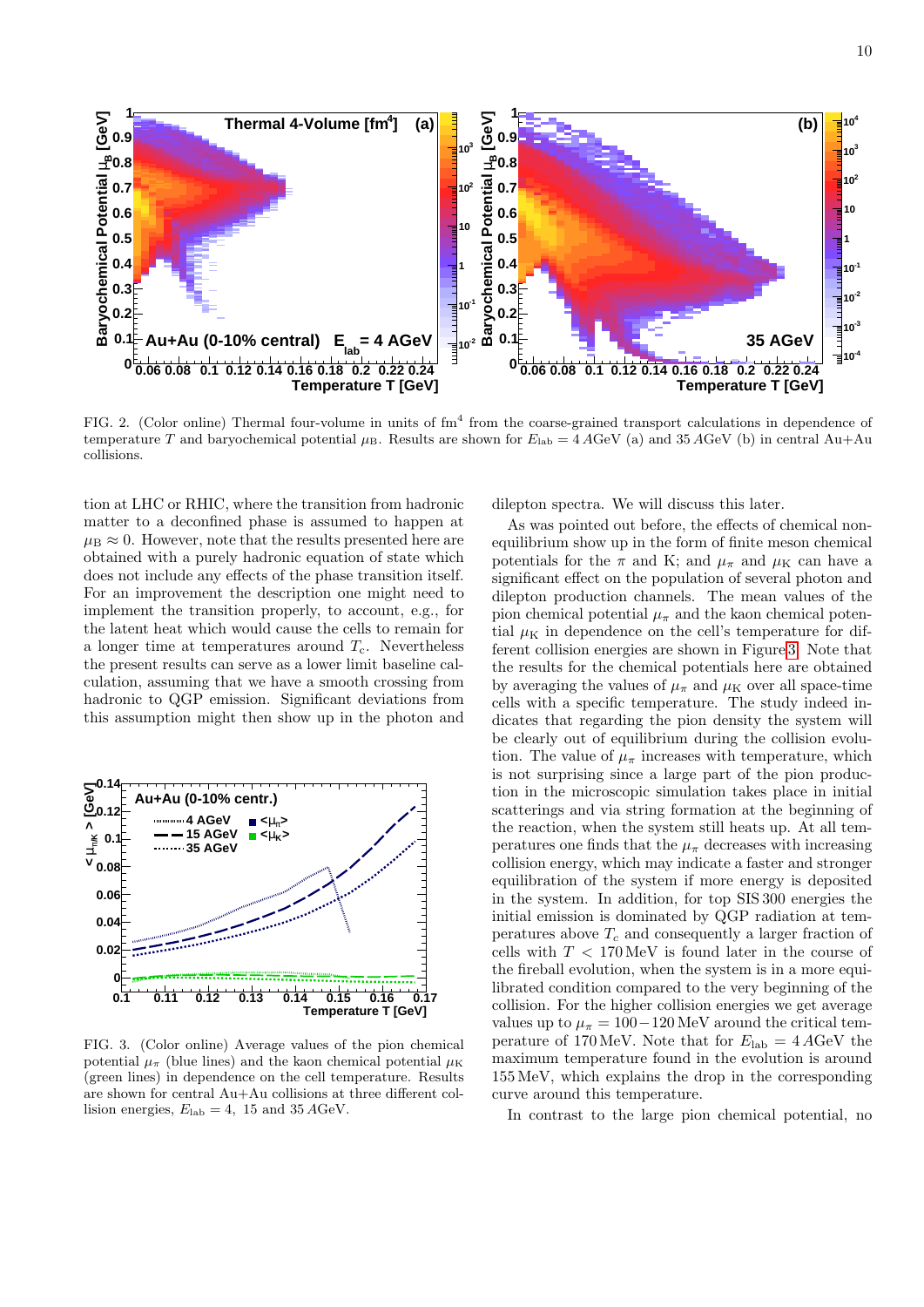

<span id="page-10-0"></span>FIG. 4. (Color online) Dilepton invariant mass spectra for Au+Au reactions at different energies  $E_{\text{lab}} = 2-35$  AGeV within the centrality class of 0-10% most central collisions. The resulting spectra include thermal contributions from the coarse-graining of the microscopic simulations (CG of UrQMD) and the non-thermal contributions directly extracted from the transport calculations (UrQMD). The hadronic thermal contributions are only shown for vanishing pion chemical potential, while the total yield is plotted for both cases,  $\mu_{\pi} = 0$  and  $\mu_{\pi} \neq 0$ .

such dominant off-equilibrium effect is observed for the kaons, where  $\mu$ <sub>K</sub>  $\approx$  0 at all energies and temperatures. This is not surprising, as in the underlying microscopic simulations any inelastic reaction results in the creation of a  $\pi$  whereas the cross-section for kaon production is rather low in the cases considered here (and especially for the lower FAIR energies). Consequently, the kaon production is a slow process which seems to happen synchronously with the equilibration of the system while a large amount of pions is produced in the initial hard nucleon-nucleon scatterings before any equilibration could take place.

The present results for the pion chemical potential are quite different from other model descriptions. For example, in fireball parametrizations the particle numbers are fixed at the chemical freeze-out of the system and consequently meson chemical potentials develop when the system cools down. However, in the fireball model this is just an ad-hoc assumption, as such macroscopic models

are based on a presumed equilibrium within the system. In contrast, the overpopulation of pions is an intrinsic result stemming from the microscopic simulation in the case of the coarse-graining approach. Nevertheless, the very high pion chemical potentials in the temperature region close to the phase transition might be questionable, as one would assume that the transition from the Quark-Gluon Plasma to a hadronic phase should produce a system where the mesons are in an equilibrium state. A fully satisfying description of the chemical off-equilibrium evolution is not feasible within the present approach and would require a microscopic and dynamical description of the phase transition and its underlying dynamics.

### B. Dilepton spectra

The dilepton invariant mass spectra in the low-mass range up to  $M_{e^+e^-} = 1.2 \,\text{GeV}/c^2$  for four different beam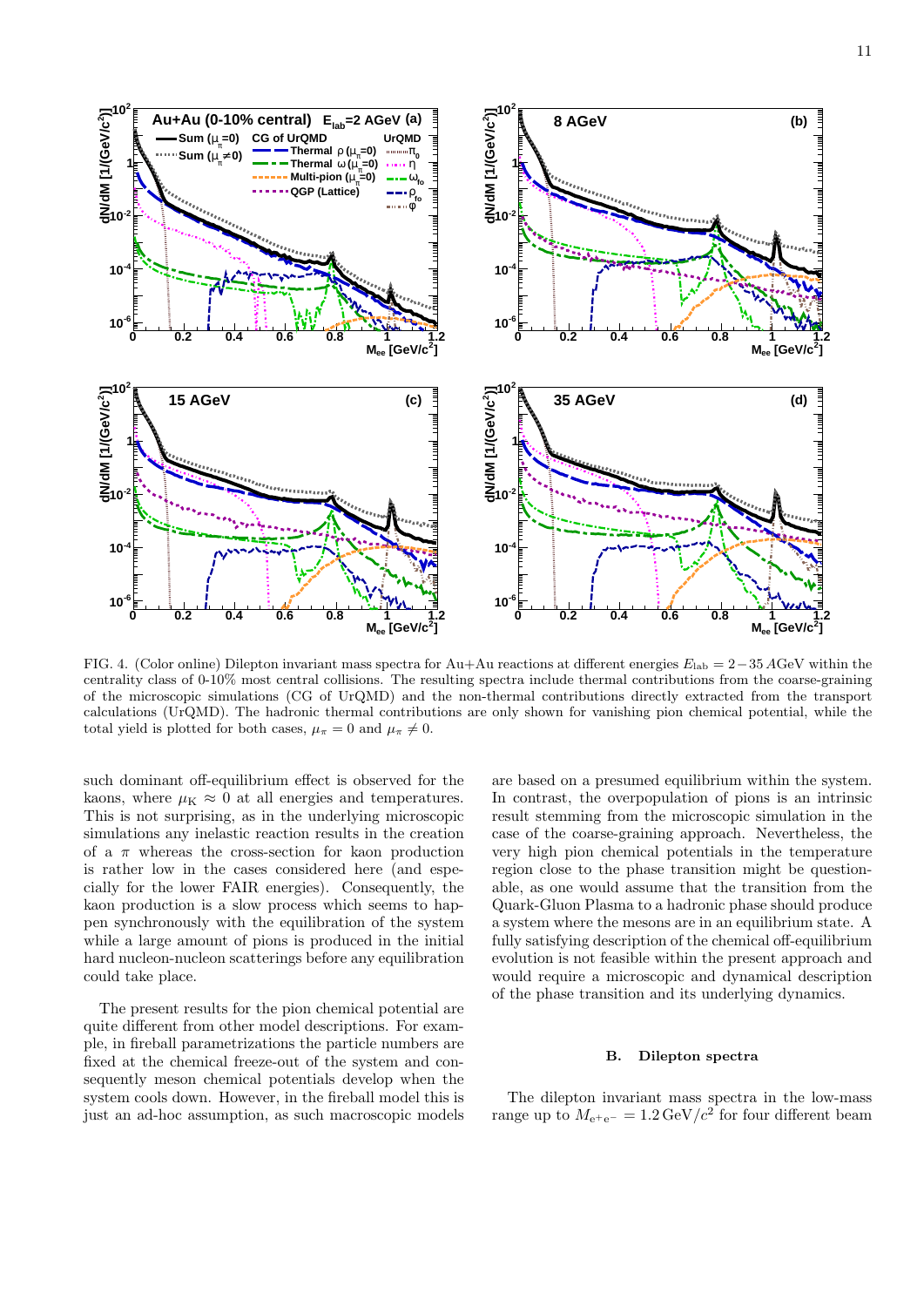

<span id="page-11-0"></span>FIG. 5. (Color online) High-mass region of the dilepton  $M_{e^+e^-}$  spectrum for central Au+Au collisions at  $E_{lab} = 8 AGeV$  (a) and 35 AGeV (b), assuming different emission scenarios. The the baseline calculation assumes hadronic emission up to 170 MeV with vanishing  $\mu_{\pi}$  and partonic emission for higher temperatures (full line). Besides the results with a five times enhanced emission around the critical temperature (dashed line) and for a pure hadron gas scenario with emission at all temperatures from hadronic sources (dashed-triple-dotted line) are shown. Again, we also show the baseline result including finite pion chemical potential (dashed-dotted line).

energies  $(E_{\text{lab}} = 2, 8, 15 \text{ and } 35 \text{ AGeV})$  are presented in Fig. [4.](#page-10-0) The comparison shows some interesting similarities and differences: While the very low masses up  $0.15 \,\text{GeV}/c^2$  are generally dominated by the Dalitz decays of neutral pions, the region beyond the Dalitz peak up to the pole masses of the  $\rho$  and  $\omega$  mesons (i.e.,  $\approx 770 \,\text{MeV}/c^2$ ) is dominated by a strong thermal  $\rho$  contribution. The thermal yield shows an absolute increase with  $E_{\rm lab}$ , but its importance decreases relative to the non-thermal  $\eta$  yield. This means that the thermal lowmass enhancement of the dilepton yield above a hadronic vacuum cocktail decreases with increasing collision energy. This observation is explained by the decrease of the baryon chemical potential at higher collision energies, as has been mentioned in the previous section. In contrast, the increasing temperature leads to a significantly flatter shape of especially the  $\rho$  distribution in the invariant mass spectrum. While for low energies the thermal yield decreases strongly when going to higher invariant masses, at the top FAIR energies this effect is less prominent and the population of high masses is enhanced. This is can be clearly seen by the fact that the multi-pion yield shows a strong rise.

While at the lowest of the four energies the whole system is well below the critical temperature  $T_c$ , we know from the temperature evolution in Fig.  $1(a)$  that the region around  $T \approx 170 \,\text{MeV}$  from is reached  $E_{\text{lab}} =$ 6 − 8 AGeV on. Consequently, in the dilepton invariant mass spectra of Fig. [4](#page-10-0) the resulting QGP contribution is very small at 8 AGeV, but even at 35 AGeV the partonic yield is suppressed by roughly an order of magnitude compared to the leading contributions in the mass range up to  $1 \,\mathrm{GeV}/c^2$ .

The hadronic thermal yields in Fig. [4](#page-10-0) are shown for the case of vanishing pion chemical potential. However, we

also compare the result for  $\mu_{\pi} = 0$  with the total yield assuming finite values of  $\mu_{\pi}$ . One can see that chemical non-equilibrium can increase the overall dilepton yield in the low-mass range up to a factor of two. For the region above  $1 \text{ GeV}/c^2$  the effect can be even larger as the fugacity factor enters the thermal rate with a power of four for the multi-pion contribution. It is important to bear in mind that this result should rather be seen as an upper estimate, as the approximation  $\mu_{\rho} = 2\mu_{\pi}$  is only correct for the rate  $\pi \pi \to \rho$ , which represents only one of the many processes included in the  $\rho$  spectral function. Furthermore, as UrQMD has no intrinsic description of the phase transition, the pion chemical potential might be overestimated in vicinity of the critical temperature. Nevertheless, the results show that a deviation from pion equilibrium has a huge impact on the thermal dilepton rates.

Considering possible signatures for a phase transition and the creation of a deconfined phase, the low-mass region is rather unsuited due to the dominance of the hadronic cocktail contributions and hadronic thermal emission from the vector mesons. Consequently, it might be more instructive to explore the mass range above the pole mass of the  $\phi$ , where one has a continuum dominated by thermal radiation. In this region the hadronic cocktail contributions can be neglected and thermal sources will dominate the spectrum. In previous works [\[27,](#page-21-19) [45\]](#page-21-16) it has been shown for SPS energies that the dilepton invariant mass spectrum at very high masses  $M_{l^+l^-} > 1.5 \,\text{GeV}/c^2$ could only be explained by including thermal radiation from the Quark-Gluon Plasma. In Fig. [5](#page-11-0) the higher invariant mass region for  $M_{\rm e^+e^-} > 1.1 \,\text{GeV}/c^2$  is shown for the two collision energies  $E_{\rm lab} = 8$  and 35 AGeV. Here we compare four different scenarios to study whether the high-mass invariant mass spectrum might help to iden-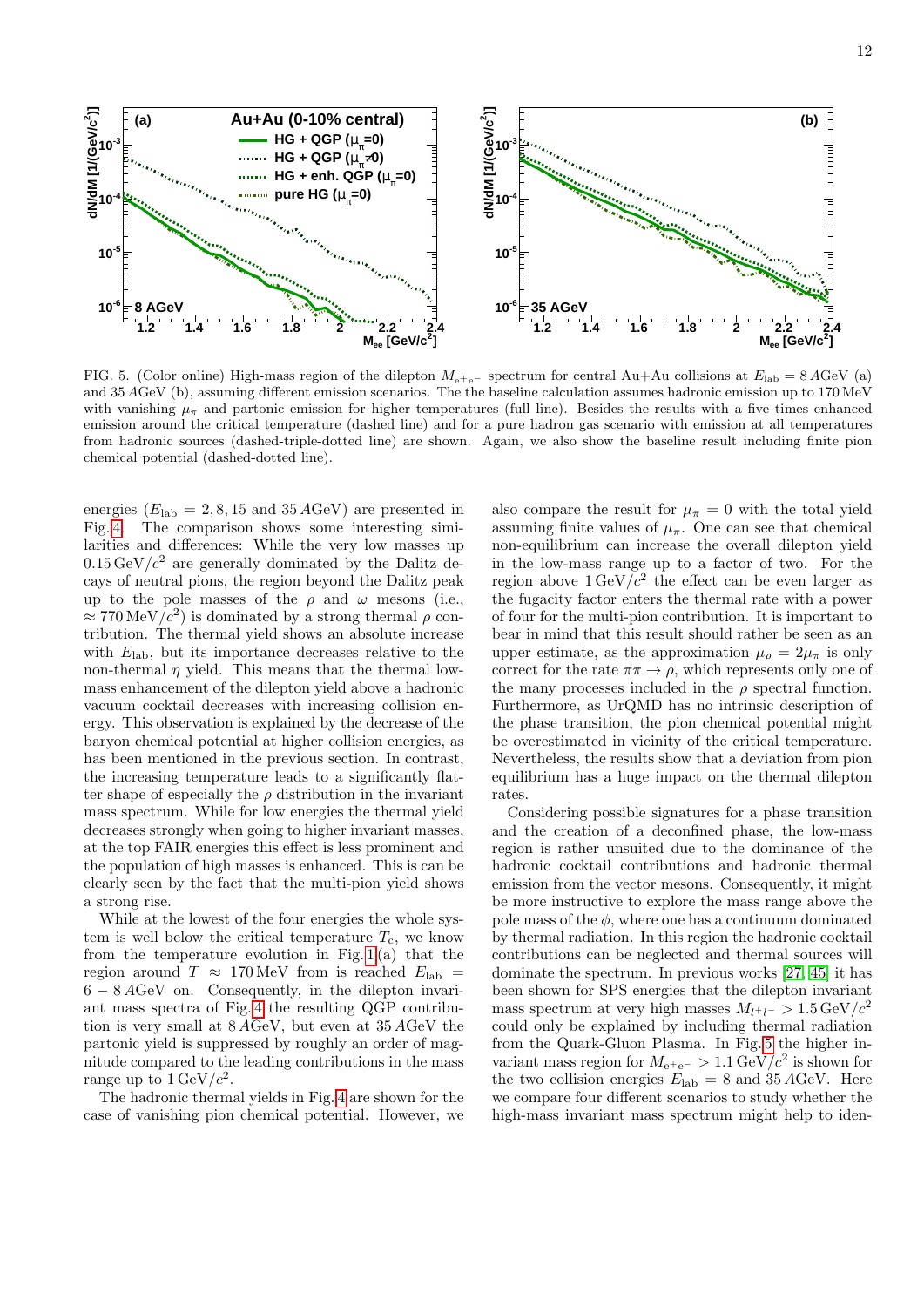

<span id="page-12-0"></span>FIG. 6. (Color online) Transverse-momentum spectra of the dilepton yield in central Au+Au reactions  $E_{\text{lab}} = 4 A$ GeV (red) and 35 AGeV (blue). The results are shown for four different invariant mass bins:  $M_{e^+e^-} < 0.2 \text{ GeV}/c^2$  (a),  $0.2 < M_{e^+e^-} <$ 0.6 GeV/ $c^2$  (b), 0.6 <  $M_{e^+e^-}$  < 0.9 GeV/ $c^2$  (c) and  $M_{e^+e^-}$  > 1.1 GeV/ $c^2$  (d).

tify the creation of a Quark-Gluon Plasma. Besides the two standard scenarios (hadron gas + partonic emission above  $T_c = 170 \text{ MeV}$  for (i) finite and (ii) vanishing  $\mu_{\pi}$ , we include a scenario with (iii) a 5-times enhanced emission from the partonic phase around the transition temperature to simulate the effect of a critical slowdown of the system due to a first order phase transition and, finally, (iv) a pure hadron gas scenario, where we assume all thermal radiation (also for  $T > 170 \,\text{MeV}$ ) to stem from hadronic sources. For (iii) and (iv)  $\mu_{\pi} = 0$  is assumed, too. The comparison shows that the spectral shape of the total yield is very similar for all scenarios, at both energies considered here. While the results for a purely hadronic scenario and including QGP emission from temperatures above  $T_c$  give quite the same results within 10% deviation, also the artificially enhanced QGP emission does not significantly increase the overall yield. In contrast, one observes a very strong enhancement due to a finite pion chemical potential, which shows up in our calculation by an overall increase by a factor of 5 at 8 AGeV and still a factor of 2 at 35 AGeV. The results indicate that it will be difficult to draw unambiguous conclusions from single measurements of the higher mass region at a specific energy, as according to our calculations a stronger QGP yield and less hadronic contribution can finally result in the same overall dilepton spectrum. Furthermore, the non-equilibrium effects may lead to much larger modifications of the spectrum than caused by the dynamics of the phase transition.

The transverse-momentum spectra, plotted for two different energies in different invariant mass bins in Fig. [6](#page-12-0) underline the previous finding. Again the slopes of the curves for hadronic and partonic emission are very similar for high masses, especially for  $M_{e^+e^-} > 1.1 \,\text{GeV}$  they are virtually identical. On the contrary we find the partonic contribution to be harder (i.e., having a stronger relative yield at high transverse momenta) than the hadronic contribution at lower masses. Together with the very similar invariant-mass spectra at high masses obtained with and without a partonic phase in the reaction evolution, the result confirms previous studies which showed a duality of emission rates in the transition-temperature region [\[26\]](#page-21-55). However, note that this is no longer true if one goes to a temperature regime significantly above  $T_c$ . For this case clear differences between the hadronic and the partonic emission are observed. Unfortunately, even at the top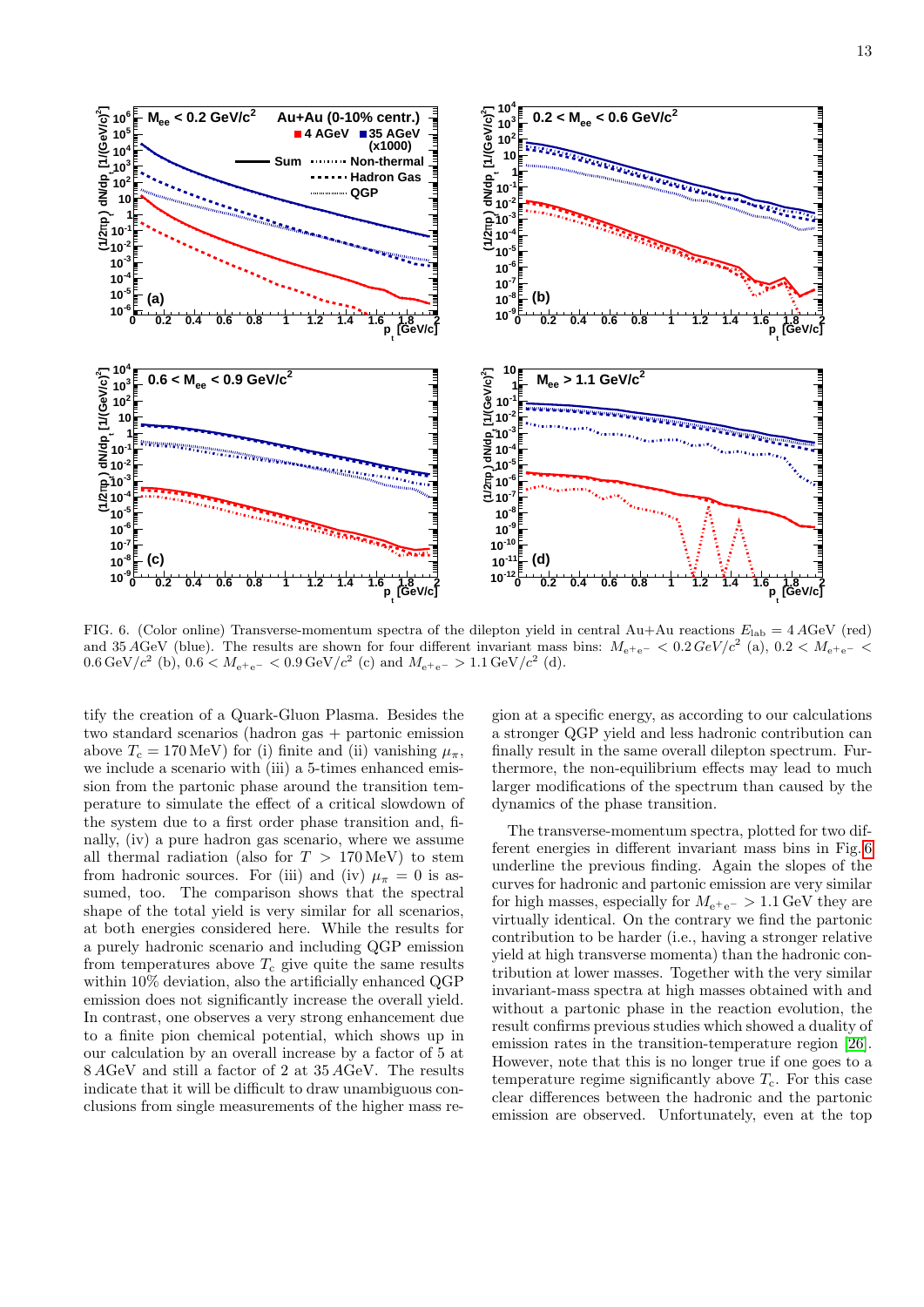

<span id="page-13-0"></span>FIG. 7. (Color online) (a) Temperature dependence of dilepton emission  $dN/dT$  from thermal sources for central Au+Au at  $E_{\rm lab} = 35 \,\text{AGeV}$ , i.e., the lepton pairs directly extracted from the hadronic cocktail as calculated with UrQMD are not included. The results are shown for four different invariant mass bins:  $M_{\rm e^+e^-}$  < 0.2 GeV/ $c^2$ , 0.2 <  $M_{\rm e^+e^-}$  < 0.6 GeV/ $c^2$ ,  $0.6 < M_{\text{e}^{\text{+}}\text{e}^-} < 0.9 \,\text{GeV}/c^2$  and  $M_{\text{e}^{\text{+}}\text{e}^-} > 1.1 \,\text{GeV}/c^2$ ; (b) Time evolution  $dN/dt$  of thermal dilepton emission for 2 (green) and 35 AGeV (blue). The dashed line shows the emission from the QGP for the top FAIR energy.

SIS 300 energy only few cells reach temperature maxima above 200 MeV and one will not see clear differences between the partonic and hadronic emission patterns even at high  $p_t$  and high  $M_{e^+e^-}$ .

The reason for the duality showing up only at high invariant masses (and momenta, respectively) is twofold: On the one hand, the low mass region is governed by the vector mesons with their specific spectral shapes and the baryonic effects on them. This effect has been called the "duality mismatch" [\[25\]](#page-21-4) since the hadronic rates show an increase for finite baryochemical potentials, while the partonic emission rates are quite insensitive with regard to  $\mu_q$ . On the other hand, while the spectra at low masses and momenta are populated by thermal emission at all temperatures, the production of dileptons for masses above  $1 \text{ GeV}/c^2$  and for higher values of  $p_t$  is strongly suppressed at low temperatures. This is visible from Fig.  $7(a)$ , where the temperature dependent dilepton yield from thermal sources for Au+Au at  $E_{\rm lab} = 35 \,\text{AGeV}$  is shown for different invariant-mass bins. (Note that the non-thermal lepton pairs directly extracted from the hadronic cocktail as calculated with UrQMD are not included here). The yields shown in this plot represent the sum of the contributions from all cells at a certain temperature. While for the lowest mass bin  $M_{e^+e^-}$  < 0.2 GeV/ $c^2$  the total thermal dilepton yield is built up by roughly equal fractions stemming from the whole temperature range, with slight suppression of emission from temperatures above  $T_c$ , one can see that the mass region above  $M_{e^+e^-} = 1.1 \,\text{GeV}/c^2$  is dominated by emission from temperatures between 140 to 220 MeV, which is exactly the assumed transition region between hadronic and partonic emission. Dilepton emission at lower temperatures is strongly suppressed in this mass range. Furthermore, one finds a smooth behavior of the thermal emission in the highest mass bin,

but at lower masses one observes a slight kink in the rates at  $T_c = 170 \,\text{MeV}$ . The finding indicates that for lower masses the partonic and hadronic rates do not perfectly match, as was discussed above. Another observation is the dominance of emission from the temperature range  $T = 100 - 140 \,\text{MeV}$  for the mass region from 0.6 to  $0.9 \,\mathrm{GeV}/c^2$ . This result is in contrast to the general trend of a shift of the emission to higher temperatures when going to higher masses. However, the very mass region covers the pole masses of the  $\rho$  and  $\omega$  meson. As the peak structures show a melting especially for finite baryon densities, one will get the largest yields in this mass range from cells for which  $\mu_B \approx 0$ . A comparison with the  $T-\mu_B$  distribution of the cells at this energy in Fig. [2](#page-9-0) (b) shows that the largest fraction of cells for which the baryochemical potential is below 200 MeV lies exactly in the temperature range from 100 to 140 MeV.

Finally, it is instructing not only to look at the temperature but also at the time dependence of thermal dilepton emission as presented in Figure [7](#page-13-0)(b). The total dilepton emission per timestep  $dN/dt$  as sum from all cells is shown for  $E_{\text{lab}} = 2$  and 35 AGeV. In principle, the results reflect the findings from Fig. [1](#page-8-0) and are similar to the temperature evolution depicted there. The system shows a faster heating for the top SIS 300 energy with higher temperatures, resulting in a larger number of emitted dileptons; partonic emission from cells with  $T > T_c$  is found for the first  $5 - 10 \text{ fm}/c$  and only very sporadically thereafter. At lower energies the evolution is retarded and T remains below the critical temperature. However, in contrast to the slow heating of the system (which is simply due to the fact that the nuclei are moving slower) the thermal emission drops much earlier for 2 AGeV (compared to 35 AGeV) and only few cells with thermal emission are found for  $t > 30$  fm/c. The higher energy deposited in the system with increasing  $E_{lab}$  ob-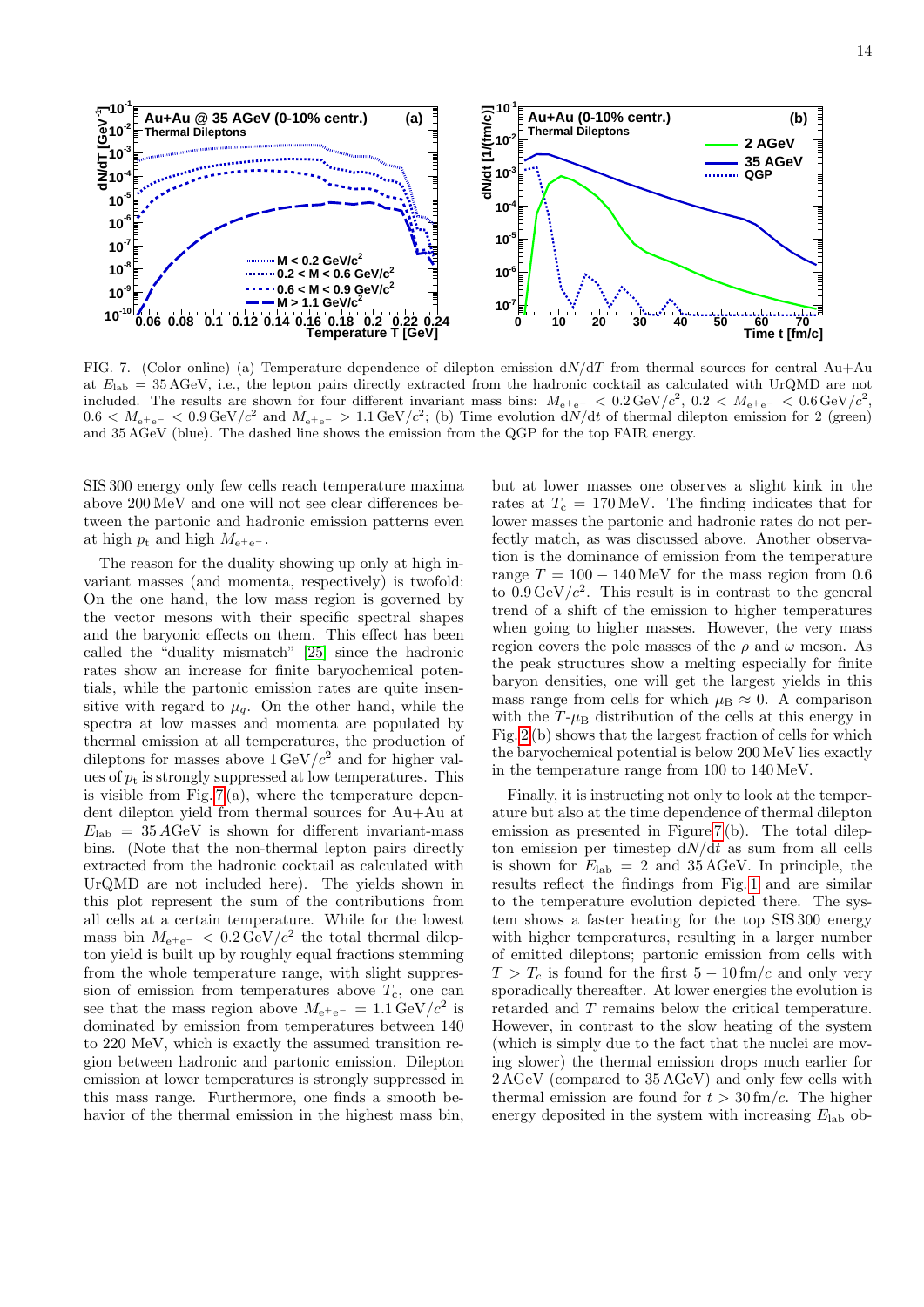

<span id="page-14-0"></span>FIG. 8. (Color online) Thermal photon yield at mid-rapidity in dependence on (a) temperature,  $dN_{\gamma}/dT$ , and (b) baryochemical potential,  $dN_{\gamma}/d\mu_B$ , for central Au+Au collisions at different beam energies  $E_{\rm lab} = 2 - 35 \,\text{AGeV}$ . The results are shown for the case of vanishing  $\mu_{\pi}$  and  $\mu_{\text{K}}$ .

viously results not only in higher initial temperatures, but also in an enhanced emission at later stages, as it takes the system longer to cool down. Interestingly, for both energies one finds some sparse cells with thermal emission even after 60-70 fm/c; however, their contribution to the overall result is suppressed by 3-4 orders of magnitude compared to the early reaction stages.

### C. Photon spectra

While we have two kinematic variables (momentum and invariant mass) which can be probed for virtual photons, real (i.e., massless) photons only carry a specific energy. In this sense, dileptons are the more versatile probes of the hot and dense medium and carry additional information, especially regarding the spectral modifications of the vector mesons. Nevertheless, the correct description of the experimental photon spectra has been a major challenge for theory at SPS and RHIC energies. In the kinematic limit  $M \to 0$  several processes become dominant which are negligible in the time-like region probed by dileptons, as was discussed in Sec. [III.](#page-4-0) Consequently, the study of photon production can provide complementary information for the theoretical description of thermal emission rates and the reaction dynamics.

As the parametrized photon emission rates have some restrictions with regard to the  $\mu$ <sub>B</sub> range of their applicability, it will be instructive to find out at the beginning under which thermodynamic conditions the photons are emitted at FAIR. Fig. [8](#page-14-0) shows the dependence of thermal photon emission (at mid-rapidity) on temperature in the left plot (a) and on baryochemical potential in the right plot (b). As in Fig. [7,](#page-13-0) the yields are the sum of the thermal contributions from all cells with a certain temperature or baryochemical potential, respectively. For both results we consider the case of vanishing meson chemical potentials. Note that for the temperature dependence we consider only the thermal emission at higher transverse momentum values  $p_t > 1 \text{ GeV}/c$ , as here the duality between hadronic and partonic rates should be approximately fulfilled, which is indeed visible from the continuous trend of the thermal photon emission around  $T_c$ . One can see that especially for lower collision energies the thermal emission is dominated by the cells which reach the maximum temperature, whereas the curves become flatter at higher energies. Even at the top energy of 35 AGeV with maximum temperatures above 220 MeV still a significant amount of emission also stems from the cells with temperatures around 100 MeV.

Regarding the photon emission related to baryochemical potential as presented in Fig. [8](#page-14-0) (b), a clear energy dependent trend is visible: While at low energies the largest fraction of emission stems from cells with very high values of  $\mu_B$  around 900 MeV, the emission weighted average chemical potential drops continuously to 300–400 MeV at 35 AGeV. However, the emission from cells with higher values of the baryochemical potential is by far not negligible. In consequence, the findings once again underline that the strongest baryonic modifications of the spectral functions will be present at low energies. The results also show that to fully account for the baryonic effects on the photon emission the spectral functions should be able to reliably cover the whole  $\mu_B$  region from 0 to the nucleon mass (i.e.  $\approx 900 \,\text{MeV}$ ). The presently used parametrization will provide only a lower limit for the photon yield, especially for the lower collision energies.

In Fig.  $9(a)-(d)$  the transverse momentum spectra of thermal photons for four different collision energies are presented. As for the dilepton invariant mass spectra, we show the results with (full black line) and without meson chemical potentials (dashed black); once again the two calculations provide a lower and upper boundary for the off-equilibrium influence on the thermal yields, respectively. Two observations can be made when com-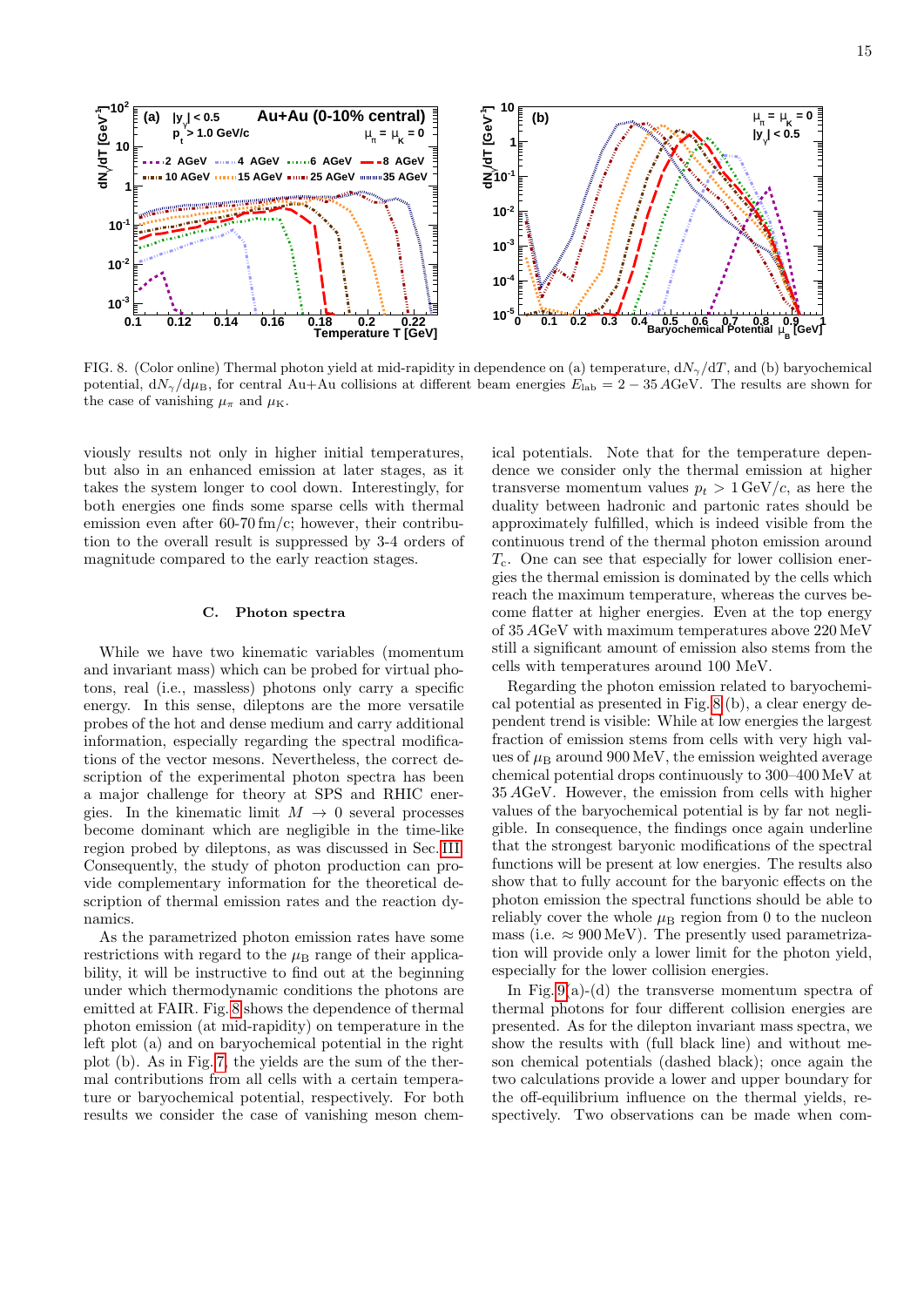

<span id="page-15-0"></span>FIG. 9. (Color online) Transverse-momentum spectra at mid-rapidity ( $|y_{\gamma}| < 0.5$ ) of the thermal photon yield for central Au+Au reactions at  $E_{\text{lab}} = 2 A \text{GeV}$  (a),  $8 A \text{GeV}$  (b),  $15 A \text{GeV}$  (c) and  $35 A \text{GeV}$  (d). The total yields are plotted for both cases  $\mu_{\pi} = 0$  (full black line) and  $\mu_{\pi} \neq 0$  (dashed line). The single hadronic contributions from the  $\rho$  spectral function (red, long dashed), the meson gas (green, dashed-double-dotted) and the  $\pi - \rho - \omega$  complex (beige, dashed-dotted) are only shown for vanishing pion chemical potential. The partonic contribution from the QGP is plotted as orange short-dashed line.

paring the results for the different energies: An overall increase of the photon  $p_t$ -yield with increasing energy and, secondly, a simultaneous hardening of the spectra, i.e., one gets a stronger relative contribution for higher momenta. This is similar to the dilepton invariant-mass spectra, where the yield in the higher mass region is suppressed for lower collision energies due to the lower overall temperatures in the fireball. (A more explicit comparison of the energy dependence of the results will be undertaken in Sec. [IV D\)](#page-16-0). Furthermore, one can see that at all energies the contribution from the  $\rho$  meson dominates above the other hadronic contributions especially for low  $p_t$ , while the relative dominance of the  $\rho$  decreases for higher momenta. The contribution from the Quark-Gluon Plasma is visible for  $E_{\text{lab}} = 8 A \text{GeV}$  and higher energies, giving an increasing fraction of the overall yield. Note the similarity between the low-mass dilepton and photon  $p_t$  spectra for 35 AGeV: In both cases the slope of the (virtual or real) photons emitted from the QGP

stage is significantly harder than the contribution from hadronic sources. Furthermore, looking only at the  $\rho$ and the partonic contribution, one finds that the first is stronger for  $p_t < 1 \,\text{GeV}/c$ , and the latter dominates for higher momenta - for both dileptons and photons. This behavior is expected as the real photon represents just the  $M_{e^+e^-} \rightarrow 0$  limit of virtual photon production. This is another requirement of consistency for the thermal rates.

Although finite values of  $\mu_{\pi}$  and  $\mu_{\rm K}$  have an even more pronounced effect on the photon rates than on the dilepton rates, as several processes to be considered are very sensitive to an overpopulation of pions, it is remarkable that the overall effect leaves the shape of the photon  $p_t$ spectra mostly unchanged: The yields are enhanced by the same factor at all transverse momenta. This is interesting as the effect of  $\mu_{\pi/K} \neq 0$  on the different contributions is varying in strength. For example, the yield from the  $\pi - \rho - \omega$  system shows a much stronger enhancement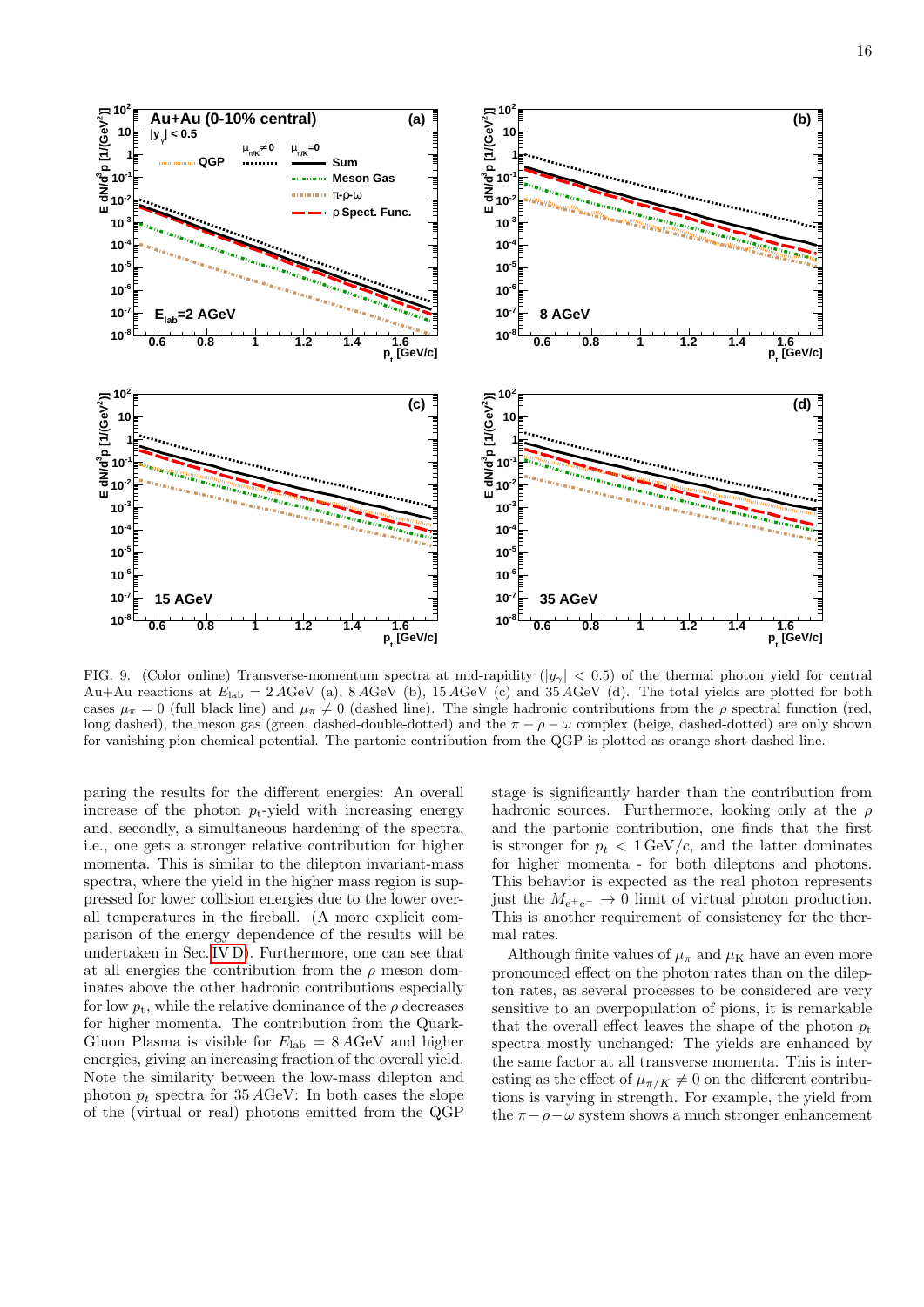

<span id="page-16-1"></span>FIG. 10. (Color online) Comparison of the transverse-momentum spectra at mid-rapidity ( $|y_{\gamma}| < 0.5$ ) of the thermal photon yield for central Au+Au reactions resulting from different emission scenarios. In (a) the effect of a finite baryon chemical potential  $\mu_B$  on the transverse momentum spectrum for the  $\rho$  contribution and the total yield is shown for 2 AGeV (lower results) and 35 AGeV (upper results), comparing the standard scenario with  $\mu_B \neq 0$  (full lines) with the results for  $\mu_B = 0$ (dashed lines). Plot (b) shows the results for a purely hadronic scenario, i.e., for emission from the hadron gas also for  $T > 170$  MeV and no partonic contribution. The single contributions are plotted as in Fig. [9;](#page-15-0) for comparison the total yield for the standard result including hadronic + partonic emission is shown (black dashed).

than the  $\rho$  contribution (compare Table [I\)](#page-6-0).

But not only meson chemical potentials influence the photon spectra, similar to the case of dileptons one expects also an enhancement of the  $\rho$  contribution in the presence of baryonic matter. In Fig. [10](#page-16-1) (a) the effect of a finite baryon chemical potential  $\mu_B$  on the transverse momentum spectrum for the  $\rho$  contribution and the total yield is shown for 2 AGeV and 35 AGeV, comparing the standard scenario with  $\mu_{\text{B}}\neq 0$  (full lines) with the results for  $\mu_B = 0$  (dashed lines). The comparison shows that especially at lower momenta the  $\rho$  contribution is significantly increased for finite baryochemical potential, while this effect is less dominant at larger  $p_t$ . Furthermore the effect is stronger for lower collision energies, where one obtains larger average values of  $\mu_B$ . However, one should bear in mind that the parametrization for the photon emission rates is limited to chemical potentials below 400 MeV, so that one can not fully account for the very large chemical potentials in this case. In consequence, one can expect an even larger enhancement in the experimental measurements than in the present calculation.

To conclude the study of the different influences on the photon spectra, we also consider whether the possible creation of a deconfined phase has any effect on the thermal emission pattern. Plot (b) of Fig. [10](#page-16-1) shows the results for a purely hadronic scenario, i.e., for emission from the hadron gas also for  $T > 170 \,\text{MeV}$  and no partonic contribution. For comparison also the total yield for the stan $d$ ard scenario including hadronic + partonic emission is shown. (For both cases the meson chemical potentials are assumed to be zero.) Again, as for the high-mass dileptons (compare Fig. [5\)](#page-11-0), the differences between the two scenarios are negligible, especially compared to the effect of the meson and baryochemical potentials. Only a very slight enhancement of the yield at low momenta is obtained for the pure hadron gas scenario, reflecting the different sensitivity of partonic and hadronic rates to finite  $\mu_{\rm B}$ .

# <span id="page-16-0"></span>D. Excitation function of photon and dilepton yields

In the previous sections several differences and similarities between dilepton and photon spectra have already been discussed. However, it is instructing to do this in more detail and to compare the energy dependence of the emission patterns for photons and dileptons. Considering experimental measurements, an advantage of studying the excitation function of thermal yields might be that the trends and results obtained hereby at different energies are more robust and less sensitive to errors of measurement. It reflects the results of several different measurements in contrast to single spectra at a specific energy. For reason of comparison and because the baryonic effects are strongest in this case, all results in the following will be considered for mid-rapidity  $|y| < 0.5$ .

In Fig. [11](#page-17-0) the total thermal photon  $p_t$  and dilepton  $M_{\text{e}^+\text{e}^-}$  spectra for eight different collision energies in the range  $E_{\rm lab} = 2-35 \,\text{AGeV}$  are shown. It was already mentioned that—besides the hadronic structures due to the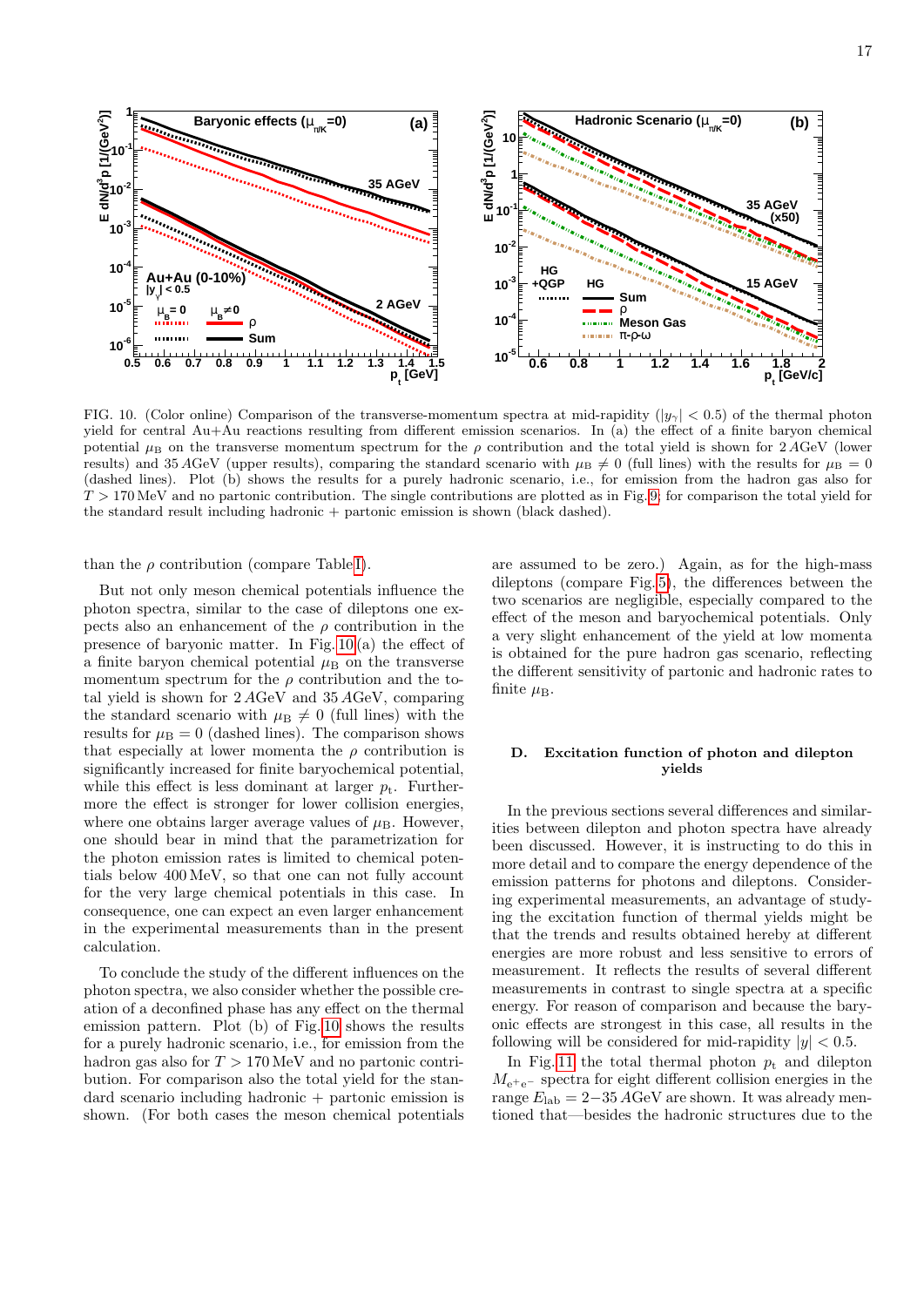

<span id="page-17-0"></span>FIG. 11. (Color online) Comparison of the overall photon transverse momentum spectra (a) and the thermal dilepton invariant mass spectra (b) at mid-rapidity  $|y| < 0.5$  for different energies in the range  $E_{\text{lab}} = 2 - 35 \text{ AGeV}$ . The results are shown for vanishing meson chemical potentials  $\mu_{\pi} = \mu_K = 0$ .

direct connection of the dilepton spectrum with the spectral function of the light vector mesons—the two spectra are strikingly similar. And also the change of the spectra with increasing collision energy is alike. At high masses/momenta the yield shows a stronger increase with  $E_{\rm lab}$  than in the low-mass/-momentum region. More quantitatively, this can be seen in Fig.  $12(a)$ , where the relative increase of the thermal photon and dilepton yield for different transverse momentum or invariant mass regions, respectively, is shown. The results are normalized to 1 for  $E_{\rm lab} = 2 A GeV$ . One observes that the relative increase is stronger for high momenta and masses than for the lower  $p_t$  or  $M_{e^+e^-}$  bins. For example, the total dilepton yield for masses below  $300 \,\mathrm{MeV}/c^2$  increases only by a factor of 2 from  $E_{\text{lab}} = 2$  to  $8 \text{ AGeV}$  and remains nearly constant thereafter, whereas in the high mass region above  $1 \,\text{GeV}/c^2$  the yield increases by a factor 300 when going to the top SIS 300 energy of 35 AGeV. A similar behavior is found for the photons, where the yield shows a more pronounced rise at high momenta. As was pointed out already before, one reason for this is the fact that much energy is needed to produce a dilepton at high masses or a photon with high momentum. Their production is strongly suppressed at the rather moderate temperatures obtained at lower collision energies. Note that in general the overall increase in the photon spectra is slightly stronger than for the dilepton production. This might be due to the limitation of the photon parametrization to temperatures above 100 MeV and baryochemical potentials below 400 MeV, which might somewhat underestimate the photon yield at the lowest collision energies. Besides, one should keep in mind that in detail the processes contributing to the thermal emission rates for dileptons and photons differ, which may also explain some differences between the results.

In contrast, we find that the fraction of the QGP yield compared to the total thermal emission is larger for the high- $M_{e^+e^-}$  dileptons compared to the high- $p_t$  photons. The first significant QGP contribution is found for  $E_{\rm lab} = 8 A GeV$ , and the fraction continuously increases up to roughly 70% at 35 AGeV for dilepton masses above  $1 \,\mathrm{GeV}/c^2$  and  $50\%$  for photon momenta over  $1 \,\mathrm{GeV}/c$ . At lower masses or momenta, respectively, the hadronic contribution becomes more dominant. This is not surprising, as one could already conclude that we probe lower temperatures at lower masses and momenta (compare Fig. [7\)](#page-13-0). Furthermore the baryonic influence increases here. In the dilepton spectra the direct connection to the vector meson spectral functions makes a comparison between the photon and dilepton results for low momenta and masses difficult.

Finally, we consider also the thermal photon yield in relation to the number of (neutral) pions which are produced in the heavy-ion collision, as presented in Fig. [13.](#page-19-1) This ratio is of theoretical and experimental interest: For the experimental study of photons, decays of neutral pions are the major background in the analysis. On the theoretical side, the number of pions gives an estimate of the freeze-out volume and is not sensitive to the details of the reaction evolution. While the electromagnetic emission takes place over the whole lifetime of the fireball and therefore reflects the evolution of the system in the phase diagram, the pion yield allows to scale cut trivial dependences. Previously, the thermal dilepton yield was found to scale with  $N_{\pi}^{4/3}$  if one compares different system sizes at SIS 18 energies [\[28\]](#page-21-5). However, the situation is more complex here as we consider a large range of energies, which will be covered by FAIR. Several effects play a role, e.g., the lifetime of the fireball, the temperatures and baryochemical potentials which are reached and the different processes which contribute at different temperatures. While in our study at SIS 18 energies only the system size was modified (and all the other parameters could be assumed to remain quite constant, as one single energy was considered), in the present study *only* the size of the colliding nuclei is constant.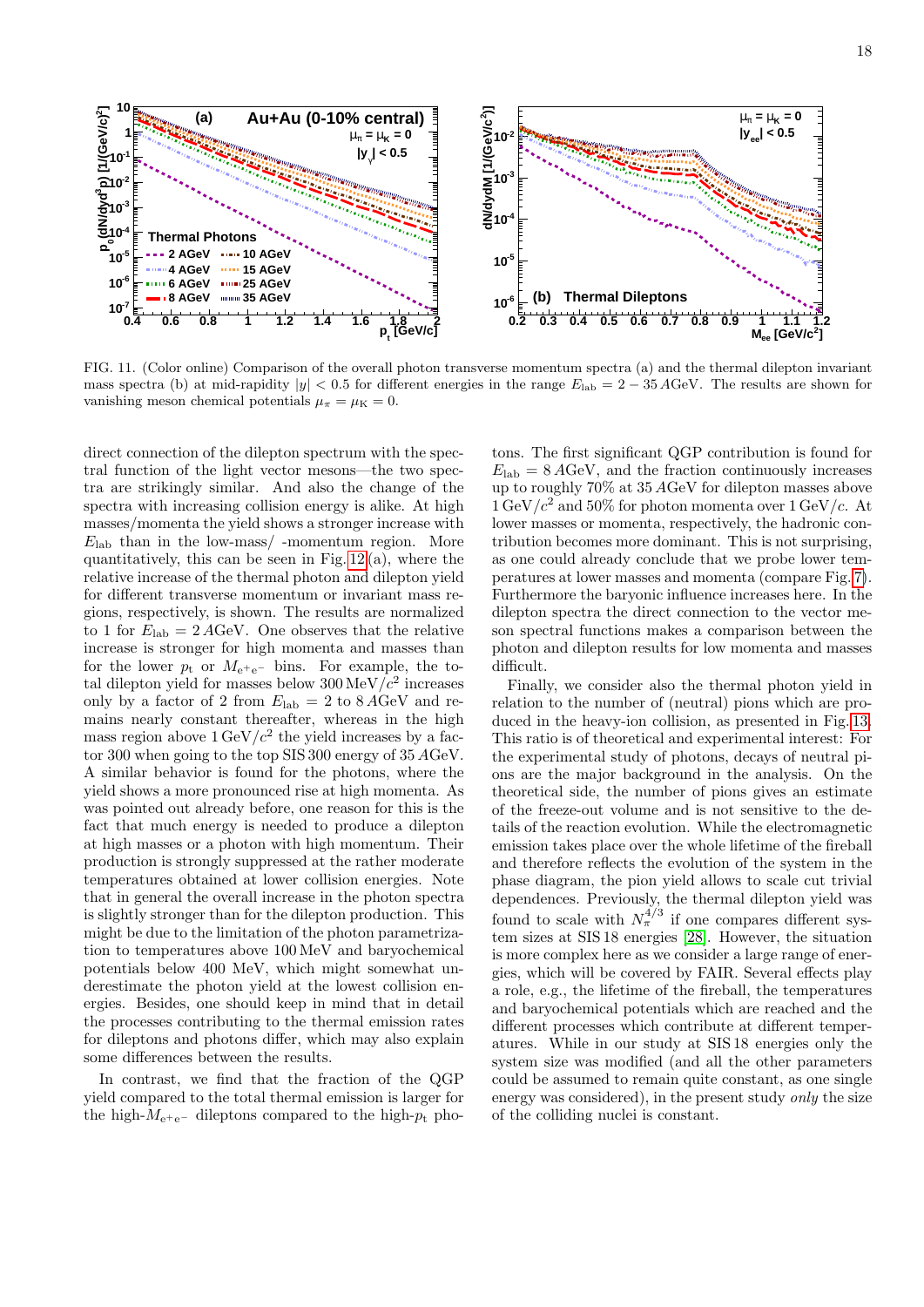

<span id="page-18-0"></span>FIG. 12. (Color online) (a) Energy dependence of the thermal photon and dilepton yield in different invariant mass or transverse momentum bins, respectively. The yields are normalized to the result at  $E_{\text{lab}} = 2 A \text{GeV}$ . (b) Fraction of thermal QGP emission in relation to the total thermal yield of photons of dileptons in different  $M_{e^+e^-}$  and photon- $p_t$  bins. All results in this figure are shown for mid-rapidity and vanishing meson chemical potentials.

The investigation of the  $N_{\gamma}/N_{\pi^0}$  ratio is here combined with a comparison of the different scenarios for the conditions of thermal emission, which were already studied in case of the photon and dilepton spectra (see Figs. [5](#page-11-0) and [9\)](#page-15-0). Varying  $E_{\text{lab}}$  (and, in consequence, T and  $\mu_{\text{B}}$ ) might result in distinct excitation functions of the ratio  $N_{\gamma}/N_{\pi^0}$ for the various scenarios, in contrast to the spectra for one specific energy where no unambiguous distinction was possible. In Fig. [13,](#page-19-1) one can see a strong increase of the photon to pion ratio for the lowest energies for both the lower  $p_t$  range from 0.5 to  $1 \text{ GeV}/c$  and the high transverse momentum region above  $1 \text{ GeV}/c$  in case of the baseline scenario with QGP emission for  $T > 170 \,\text{MeV}$ and  $\mu_{\pi} = 0$ . However, for higher collision energies above 10 AGeV we still observe a further increasing ratio for the higher momentum range, whereas at low  $p_t$  the ratio remains relatively constant and even decreases for the highest collision energy. One can understand the decreasing ratio for lower  $p_t$  reviewing again the energy dependence of T and  $\mu_B$  as shown in Fig. [1.](#page-8-0) The rise of temperature becomes less intensive for higher collision energies, while the baryochemical potential decreases for higher collision energies, causing a less pronounced increase of the thermal yield (compare also Fig. [12\)](#page-18-0). Besides, the effects due to finite  $\mu_B$  are more pronounced at low momenta, explaining the different trends for the two  $p_t$  regions. Including the finite meson chemical potentials, we observe a strong increase of the ratio by factors 2-5 at all collision energies. The strongest effect in the present calculation is seen around 8 AGeV, so that a slight peak structure builds up. However, as mentioned already several times, this scenario can only be seen as an upper limit for the non-equilibrium effects, most probably the increase will be smaller.

When comparing the two scenarios including enhanced  $QGP$  emission around  $T_c$  on the one side and a pure hadronic scenario on the other side it is interesting that both cases lead to a similar result, namely an increase of the  $N_{\gamma}/N_{\pi^0}$  ratio at higher collision energies. The effects show up more dominantly at high momenta, as this region is more sensitive with regard to emission from high temperatures. Note, however, that there are also significant differences between the two cases. The scenario with enhanced QGP emission around  $T_c$  shows the most prominent increase at  $E_{\rm lab} = 8 - 10 \,\text{AGeV}$  whereas this enhancement becomes smaller again for higher energies. This can be explained by the fact that the relative fraction of emission from temperatures around 170-175 MeV is largest at those collision energies where the transition to a partonic phase is just reached. At higher  $E_{\text{lab}}$  the corresponding higher temperatures may outshine any effects from the transition region. On the contrary, the enhancement over the baseline scenario increases with energy for the case of a pure hadron gas. However, for highest collision energies the difference seems to remain stable or even to drop again.

We remind again that for the experimental measurement the ratio of thermal photons from Fig. [13](#page-19-1) is of importance, as almost all of the  $\pi^0$  mesons decay into a photon. Therefore the vast majority will be decay photons, not stemming from direct (thermal or prompt) emission processes. Their spectra have to be subtracted in experiment to draw conclusions about the direct photons from thermal sources. This might be relatively difficult for the lowest energies available at FAIR, as here the ratio is suppressed by up to an order of magnitude compared to the higher collision energies.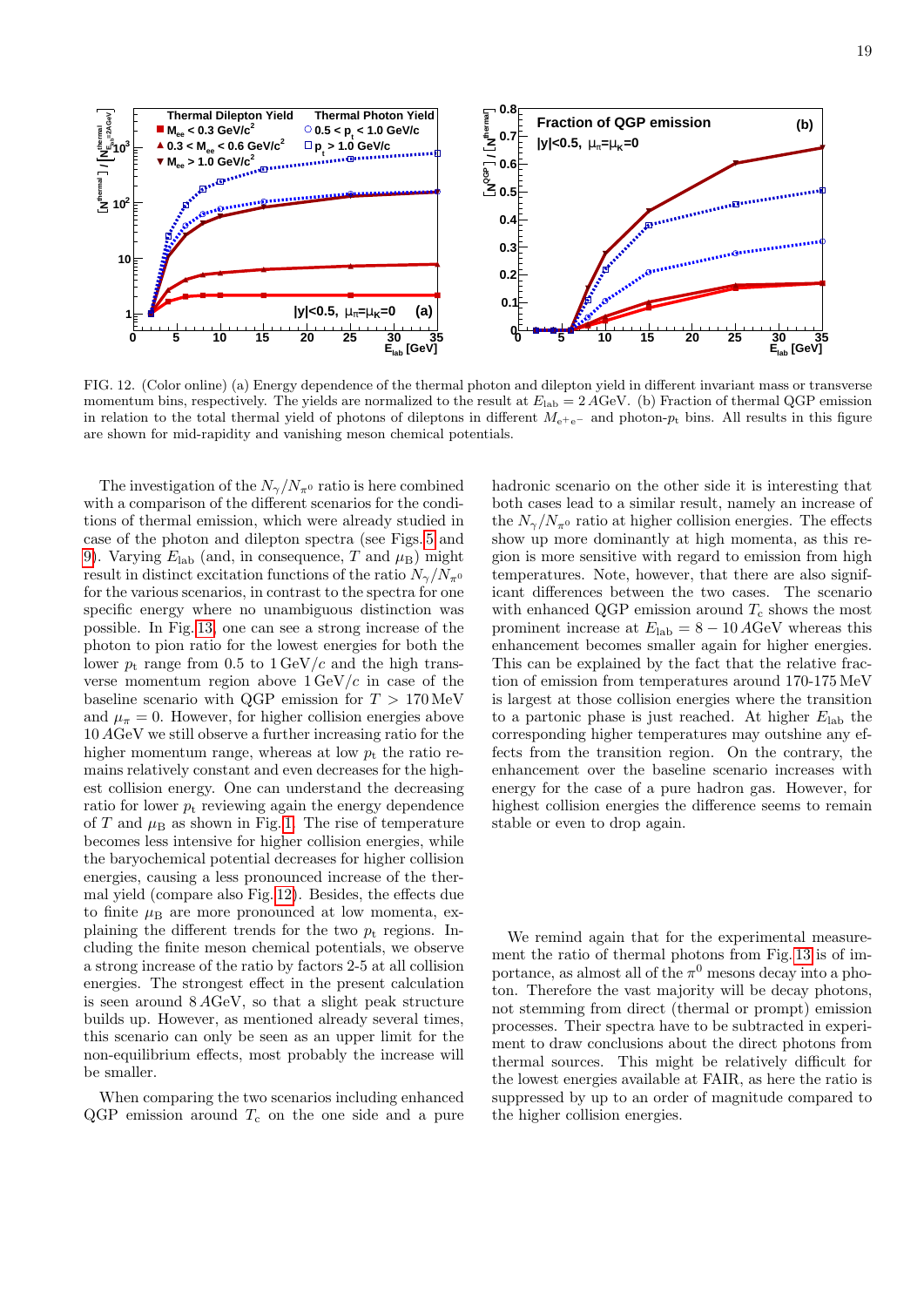## <span id="page-19-0"></span>V. DISCRIMINATING DIFFERENT SCENARIOS

It has so far become clear that one can extract only limited information regarding the properties of the hot and dense fireball from single photon and dilepton spectra, as there are usually several different effects that might interfere and finally lead to the same invariantmass or transverse-momentum yields. However, the picture might be quite different if—in addition—the results in distinct mass or momentum regions, respectively, are systematically compared for several collision energies. In this case one might be able to discriminate the hadronic and partonic effects from each other. The FAIR energy regime will be ideally suited for such a study, as the transition from pure hadronic fireballs to the creation of a deconfined phase will take place somewhere around  $E_{\rm lab} = 6 - 8 A GeV$ , as our results suggest. Nevertheless, there is no single observable that seems to allow for unambiguous conclusions on the details of the reaction evolution. On the contrary, it will still be necessary



<span id="page-19-1"></span>FIG. 13. (Color online) Energy dependence for the ratio of thermal photon yield  $N_{\gamma}^{\text{thermal}}$  at mid-rapidity (|y| < 0.5) to the overall number of neutral pions  $N_{\pi^0}$ . The results are shown for two different regions of the photon transverse momenta,  $0.5 < p_t < 1.0 \,\text{GeV}/c$  (green) and  $p_t > 1.0 \,\text{GeV}/c$ (red). The baseline calculation assumes hadronic emission up to 170 MeV with vanishing  $\mu_{\pi/K}$  and partonic emission for higher temperatures (full line). In addition, the results with a five times enhanced emission around the critical temperature (dashed-dotted line), for a pure hadron gas scenario with emission at all temperatures from hadronic sources (short dashed line) and including meson chemical potentials (dashed line) are shown.

to carefully compare theoretical calculations and experimental results.

Based on the findings of the present work, one may consider the following scheme which might help to determine the strength of the different effects on the thermal rates and discriminate between the contributions:

- 1. The influence of baryonic matter leads to an enhancement which is most dominant for low transverse momenta and low masses. In general, it steepens the  $p_t$  slope of the overall yield. A large advantage is that today the spectral function of the  $\rho$  meson is quite well known from previous experimental and theoretical studies. Detailed and precise photon (dilepton) measurements for low momenta (low masses) in the FAIR and RHIC-BES energy regime might give further constraints for the spectral function in the region of extremely high baryon densities and can, vice versa, help to see whether the models correctly describe the fireball evolution in terms of  $\mu_{\rm B}$ .
- 2. In contrast to the baryonic effects on the emission rates, non-equilibrium effects caused by finite pion (and kaon) chemical potentials will show up as enhancement in the dilepton and photon spectra at all masses and momenta, and will be visible at all collision energies. The effect should be slightly more dominant in the high invariant mass or high  $p_t$  region, as here the multi-meson contributions become more pronounced. Ideally, one can discriminate between the  $\mu_{\rm B}$ - and  $\mu_{\pi}$ -driven effects by comparing the modification of the slope and the overall enhancement in relation to baseline calculations.
- 3. If the baryon and non-equilibrium effects are under control, one might be able to find signals from the partonic phase in the dilepton and photon spectra for high  $p_t$  and  $M_{e^+e^-}$ . In general, the dilepton and photon rates do not differ much from each other around  $T_c$ , but effects such as a critical slowdown of the evolution might lead to an increased yield from the Quark-Gluon Plasma. On the other hand the "duality mismatch" might lead to a relative decrease of the yield, as hadronic rates are sensitive to finite baryon and meson chemical potentials while the QGP rates show hardly any modification. However, any effects connected to a phase transition can only show up if the obtained temperatures are large enough. Consequently, we would observe subsequent modifications of the spectra only for energies larger than  $E_{\rm lab} = 6 - 8 A GeV$ , in contrast to non-equilibrium and baryonic effects which also appear at lower temperatures. Significant differences from calculations which *only* show up for the higher energies might then indicate the creation of a deconfined phase.
- 4. Furthermore, these effects should be dominant in the regions which are most sensitive to QGP forma-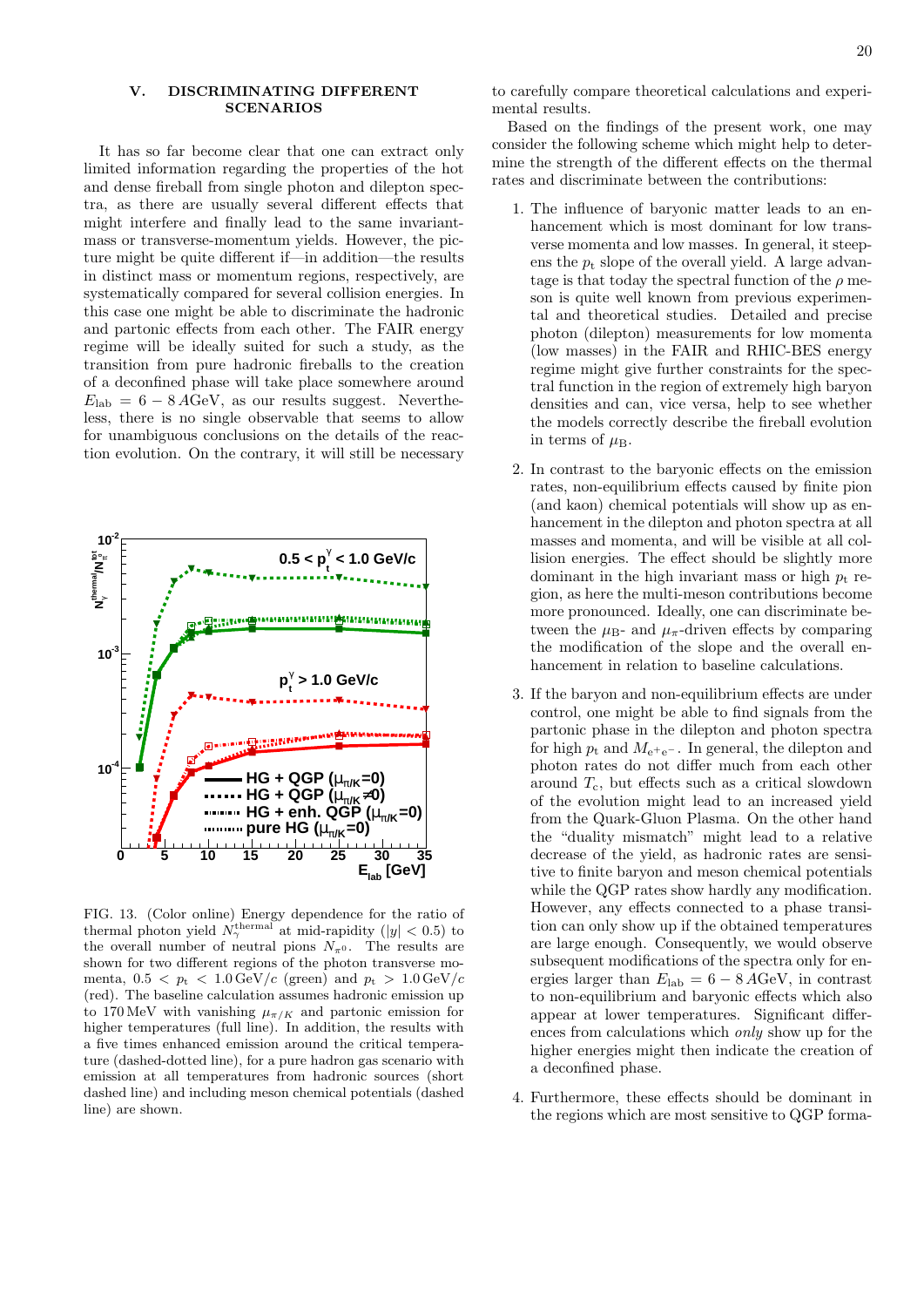tion: The region for  $M_{e^+e^-} > 1$  GeV in the dilepton spectra, and for high- $p_t$  in the photon respectively low-mass dilepton spectra (provided, it is possible to get control over the hadronic decay background). Another advantage in these regions is that they are relatively insensitive to the finite baryon chemical potential.

The different issues are not easy to disentangle and several interdependencies exist. Another aspect, which is not explicitly considered in our work but might further complicate the situation, is the influence of different EoS on the thermal yields. In the present work we use a Hadron-Gas EoS to provide consistency with the underlying microscopic model. However, previous investigations in a transport + hydrodynamics hybrid model showed that an MIT Bag Model EoS or a chiral EoS lead to different evolutions in the hydrodynamic phase compared to the HG-EoS, resulting in higher temperatures and, consequently, an increase of the emission rates.

# VI. CONCLUSIONS & OUTLOOK

We have presented photon and dilepton spectra for the collision energy range  $E_{\text{lab}} = 2 - 35 \text{ AGeV}$ , which will be covered by the future FAIR facility (and, in parts, by phase II of the BES at RHIC). The calculations were performed using a coarse-graining approach with transport simulations from the UrQMD model as input. In this approach local particle and energy densities are extracted from an ensemble average of the microscopic transport calculations, and an equation of state is used to calculate the corresponding values for temperature and chemical potential. The local thermodynamic properties are then used to determine the thermal emission rates.

The resulting spectra show a strong influence of finite baryochemical potentials and an enhancement due to non-equilibrium effects caused by finite meson chemical potentials. Regarding the search for signals of the deconfinement phase transition, there is no clear signal from which the creation of a partonic phase can be unambiguously inferred. Similarly, the results suggest that it is also hard to identify the type of the transition, whether it is a cross-over or a first-order phase transition, as effects due to a critical slowing down might be small compared to other influences on the spectra. The main difficulty is the dual connection between hadronic and partonic emission rates in the transition region around the critical temperature  $T_c$ , resulting in very similar slopes in the invariant-mass and transverse-momentum spectra.

For a clarification of the open issues, experimental input is needed. Our results suggest that one needs very precise and detailed measurements, as different evolution scenarios for the nuclear collisions are modifying the dilepton and photon spectra in a quite subtle manner. Systematic studies of several collision energies in the future FAIR energy range from  $E_{\rm lab} = 2 A GeV$  to 35 AGeV are required to get more insights into the structure of the phase diagram of QCD matter and especially to find clues for the creation of a deconfined phase. Besides the experimental efforts, it will be similarly important to intensify the theoretical studies.

#### ACKNOWLEDGMENTS

The authors especially thank Ralf Rapp for providing the parametrizations of the spectral functions and many fruitful discussions. This work was supported by the Hessian Initiative for Excellence (LOEWE) through the Helmholtz International Center for FAIR  $(HIC)$  for FAIR), the Bundesministerium für Bildung und Forschung, Germany (BMBF) and the Helmholtz-Gemeinschaft through the Research School for Quark-Matter Studies (H-QM).

- <span id="page-20-0"></span>[1] H. Stöcker and W. Greiner, Phys. Rept. 137, 277 (1986).
- <span id="page-20-1"></span>[2] P. Danielewicz, R. Lacey, and W. G. Lynch, Science 298, 1592 (2002).
- <span id="page-20-2"></span>[3] J. D. Bjorken, Phys. Rev. D **27**, 140 (1983).
- <span id="page-20-3"></span>[4] R. Stock, in H. Schopper (ed.), Physics and Methods - Theory and Experiments, vol. 21A of Landolt-Börnstein - Group I Elementary Particles, Nuclei and Atoms (Springer, Berlin, 2010).
- <span id="page-20-4"></span>[5] E. L. Feinberg, Nuovo Cim. A 34, 391 (1976).
- <span id="page-20-5"></span>[6] E. V. Shuryak, Phys. Lett. B 78, 150 (1978).
- <span id="page-20-6"></span>[7] D. Adamova et al. (CERES/NA45), Phys. Rev. Lett.  $91$ , 042301 (2003).
- [8] M. M. Aggarwal et al. (WA98 Collaboration), Phys. Rev. Lett. 85, 3595 (2000).
- <span id="page-20-7"></span>[9] R. Arnaldi et al. (NA60 Collaboration), Phys. Rev. Lett. 96, 162302 (2006).
- <span id="page-20-8"></span>[10] L. Adamczyk et al. (STAR Collaboration), Phys. Rev.

Lett. 113, 022301 (2014), [Addendum: Phys. Rev. Lett. 113, 049903 (2014)].

- [11] S. S. Adler et al. (PHENIX Collaboration), Phys. Rev. Lett. **94**, 232301 (2005).
- [12] A. Adare et al. (PHENIX Collaboration), Phys. Rev. Lett. 104, 132301 (2010).
- <span id="page-20-9"></span>[13] A. Adare et al. (PHENIX), Phys. Rev. C **93**, 014904 (2016).
- <span id="page-20-10"></span>[14] M. K. Koehler (ALICE), Nucl. Phys. A **931**, 665 (2014).
- <span id="page-20-11"></span>[15] R. Porter et al. (DLS Collaboration), Phys. Rev. Lett.
- 79, 1229 (1997). [16] G. Agakichiev et al. (HADES Collaboration), Phys. Rev. Lett. 98, 052302 (2007).
- [17] G. Agakishiev et al. (HADES Collaboration), Phys. Lett. B 663, 43 (2008).
- <span id="page-20-12"></span>[18] G. Agakishiev et al. (HADES Collaboration), Phys. Rev. C 84, 014902 (2011).